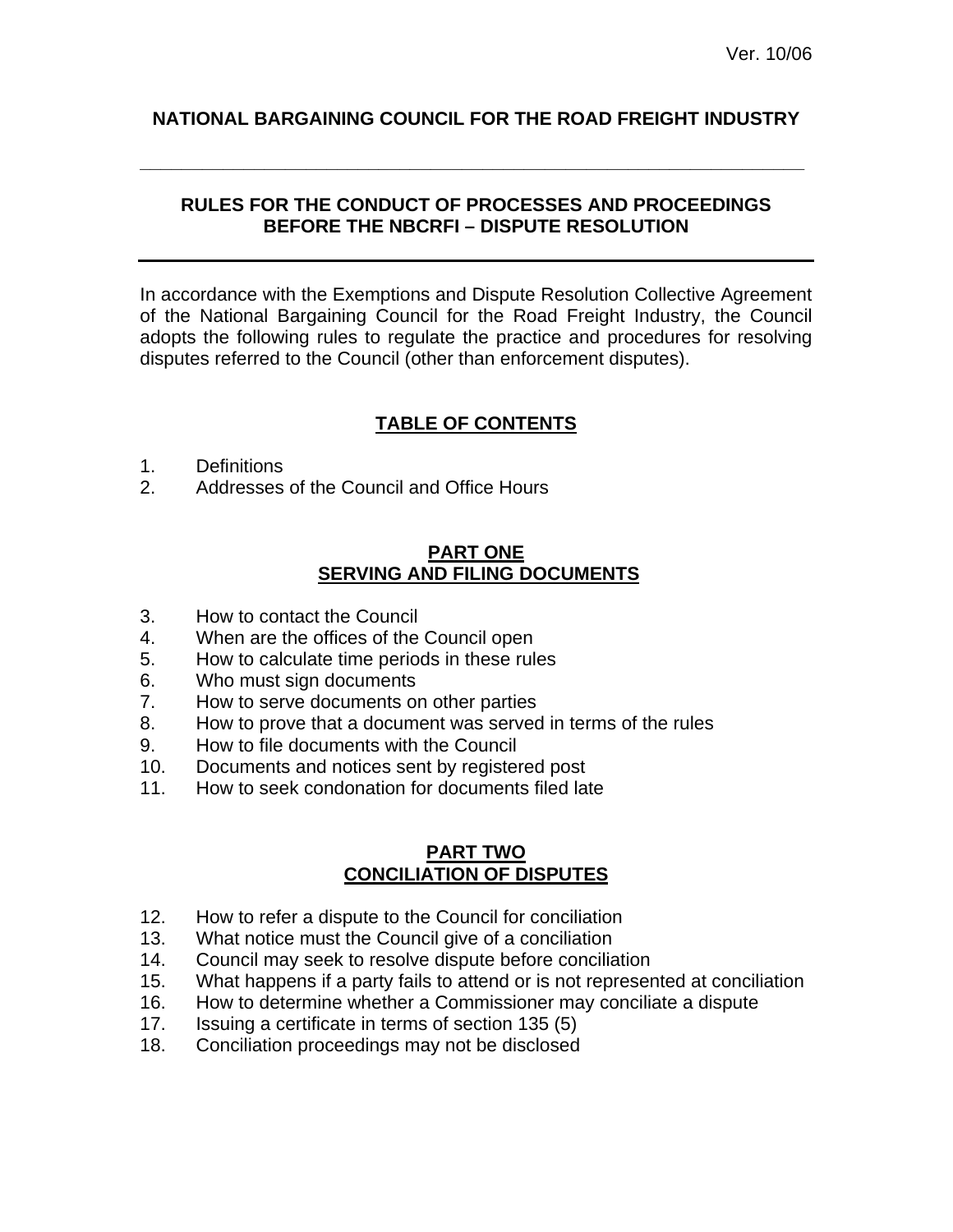## **PART THREE CON-ARB IN TERMS OF SECTION 191 (5A)**

19. Not utilized currently.

# **PART FOUR ARBITRATIONS**

- 20. How to request arbitration
- 21. When must the parties file statements
- 22. When the parties must hold a pre-arbitration conference
- 23. What notice must the Council give of an arbitration
- 24. How to determine whether a Commissioner may arbitrate a dispute
- 25. How to postpone an arbitration

## **PART FIVE RULES THAT APPLY TO CONCILIATIONS AND ARBITRATIONS AND CON-ARBS**

- 26. Where a conciliation or arbitration will take place
- 27. Representation before the Council
- 28. How to join or substitute parties to proceedings
- 29. How to correct a citation of a party
- 30. When the Commissioner may consolidate disputes
- 31. Disclosure of documents
- 32. What happens if a party fails to attend proceedings before the Council

## **PART SIX APPLICATIONS**

- 33. How to bring an application
- 34. How to apply to vary or rescind arbitration awards or rulings
- 35. How to apply to refer a dismissal or unfair labour practice dispute to the Labour Court.

### **PART SEVEN PRE-DISMISSAL ARBITRATION IN TERMS OF SECTION 188A**

36. How to request a pre-dismissal arbitration in terms of section 188A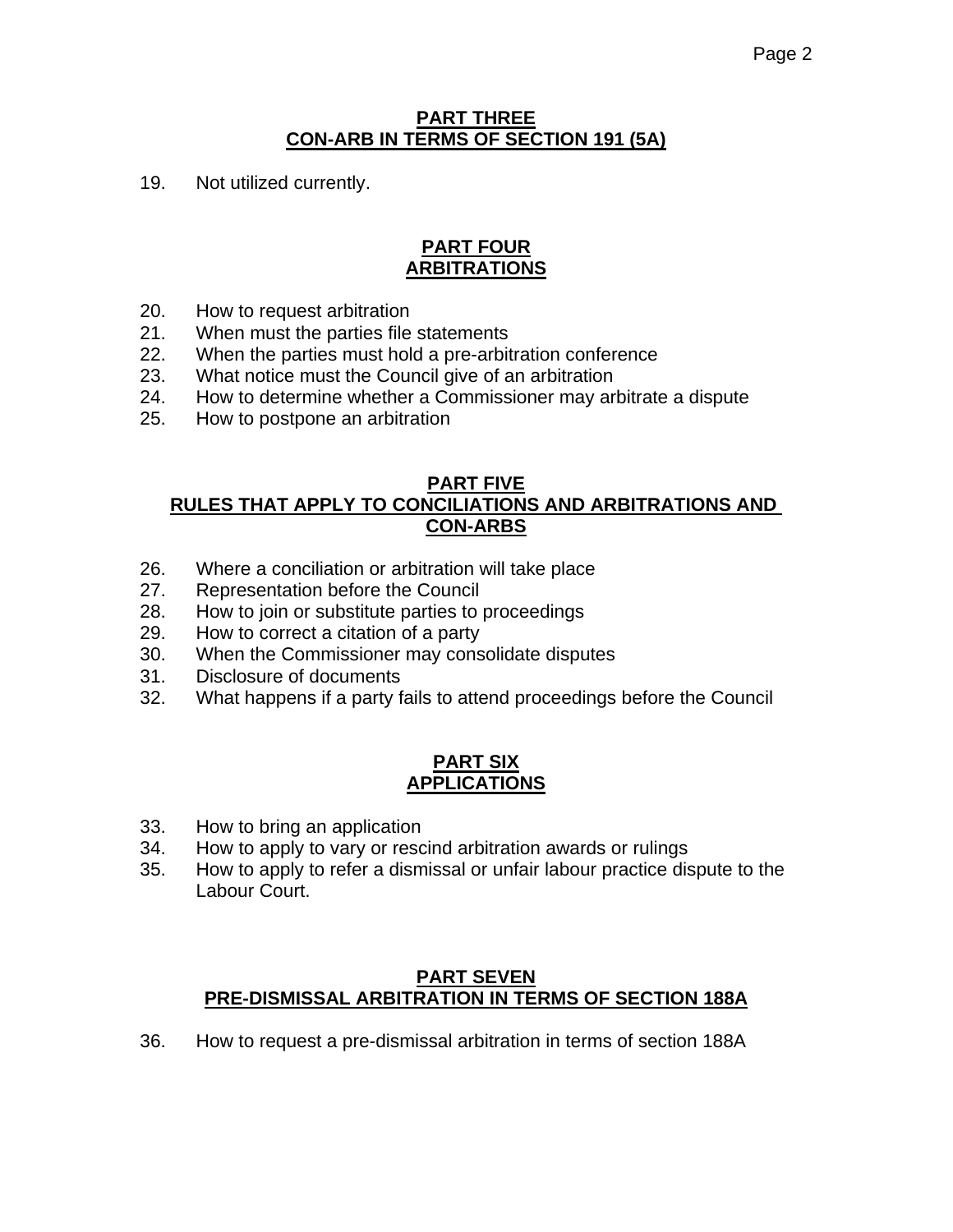## **PART EIGHT GENERAL**

- 37. Condonation for failure to comply with the rules
- 38. Recordings of Council proceedings
- 39. How to have a subpoena issued
- 40. Payment of witness fees
- 41. Taxation of bills of cost
- 42. Certification and enforcement of arbitration award

# **1. Definitions**

What words mean in these rules.—Any expression in these rules that is defined in the Labour Relations Act, (Act No. 66 of 1995), has the same meaning as in that Act and—

"**Act**" means the Labour Relations Act, 1995 (Act No. 66 of 1995), and includes any regulation made in terms of that Act;

"**association**" means any unincorporated body of persons;

"**Commissioner**" means a CCMA accredited Conciliator and/or Arbitrator appointed by the Council who acts as a Conciliator and/or Arbitrator for the purposes of resolving disputes in terms of these rules;

"**Council**" means the National Bargaining Council for the Road Freight Industry registered in accordance with Section 29 of the Act;

"**deliver**" means serve on other parties and file with the Council;

"**file**" means to lodge with the Council in terms of rule 7;

"**Labour Court**" means the Labour Court established by section 151 of the Act and includes any judge of the Labour Court;

"**party**" means any party to proceedings before the Council;

"**public holiday**" means a public holiday referred to in section 1 of the Public Holidays Act, 1994 (Act No. 36 of 1994);

"**rules**" means these rules;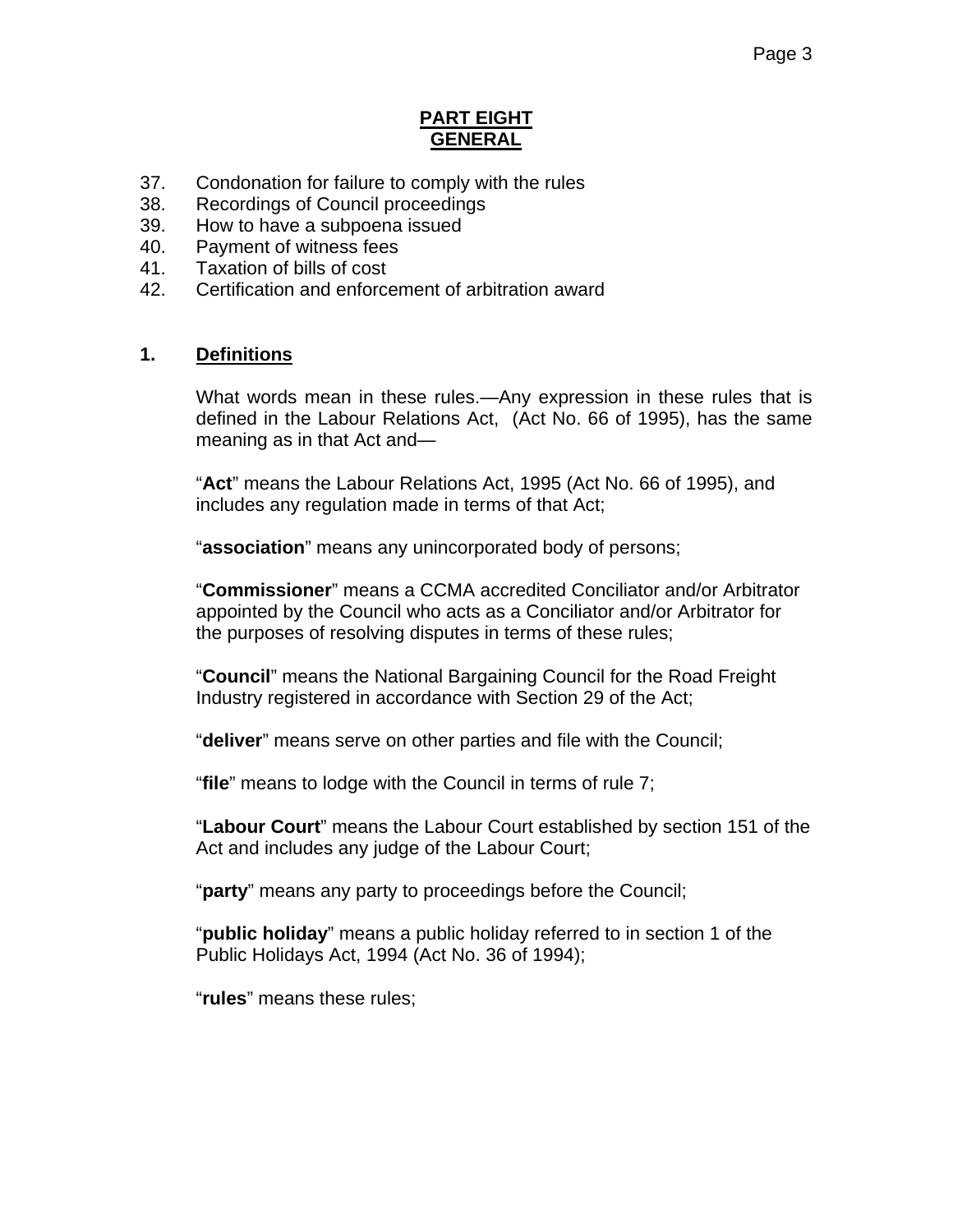"**Secretary**" means the National Secretary of the Council appointed by the Council from time to time and includes any person delegated by the Council or the Secretary to perform any of the functions of the Secretary.

"**senior Commissioner**" means a CCMA accredited Conciliator and/or Arbitrator appointed and recognized by the Council as being a senior practitioner in relation to labour issues.

"**serve**" means to serve in accordance with rule 5 and "service" has a corresponding meaning;

"**taxing officer**" means any employee or nominee of the Council appointed by the Secretary in terms of rule 39; and

## **2. Addresses of the Council.**

#### **HEAD OFFICE - JOHANNESBURG**

PRIVATE BAG X69 BRAAMFONTEIN 2017

ROAD FREIGHT HOUSE WEST 29 DE KORTE STREET BRAAMFONTEIN 2001

TEL. NO.: 011-403-9990 FAX NO.: 011-403-7891 / 403-4379

### **BLOEMFONTEIN CAPE TOWN**

BLOEMFONTEIN PAROW 9300 7499

2<sup>ND</sup> FLOOR GROUND FLOOR ROOM 208 MCINTYRE PLACE 2 PRESIDENT BRAND STREET 10 PICTON STREET BLOEMFONTEIN PAROW 9301 7500

FAX NO.: 051-448-9480 FAX NO.: 021-930-6032

PRIVATE BAG X54378 P.O. BOX 5365 DURBAN EAST LONDON 4000 5208

P.O. BOX 4485 PRIVATE BAG X22

TEL NO.: 051-448-9422 TEL. NO.: 021-930-7720/36/37

#### **DURBAN EAST LONDON**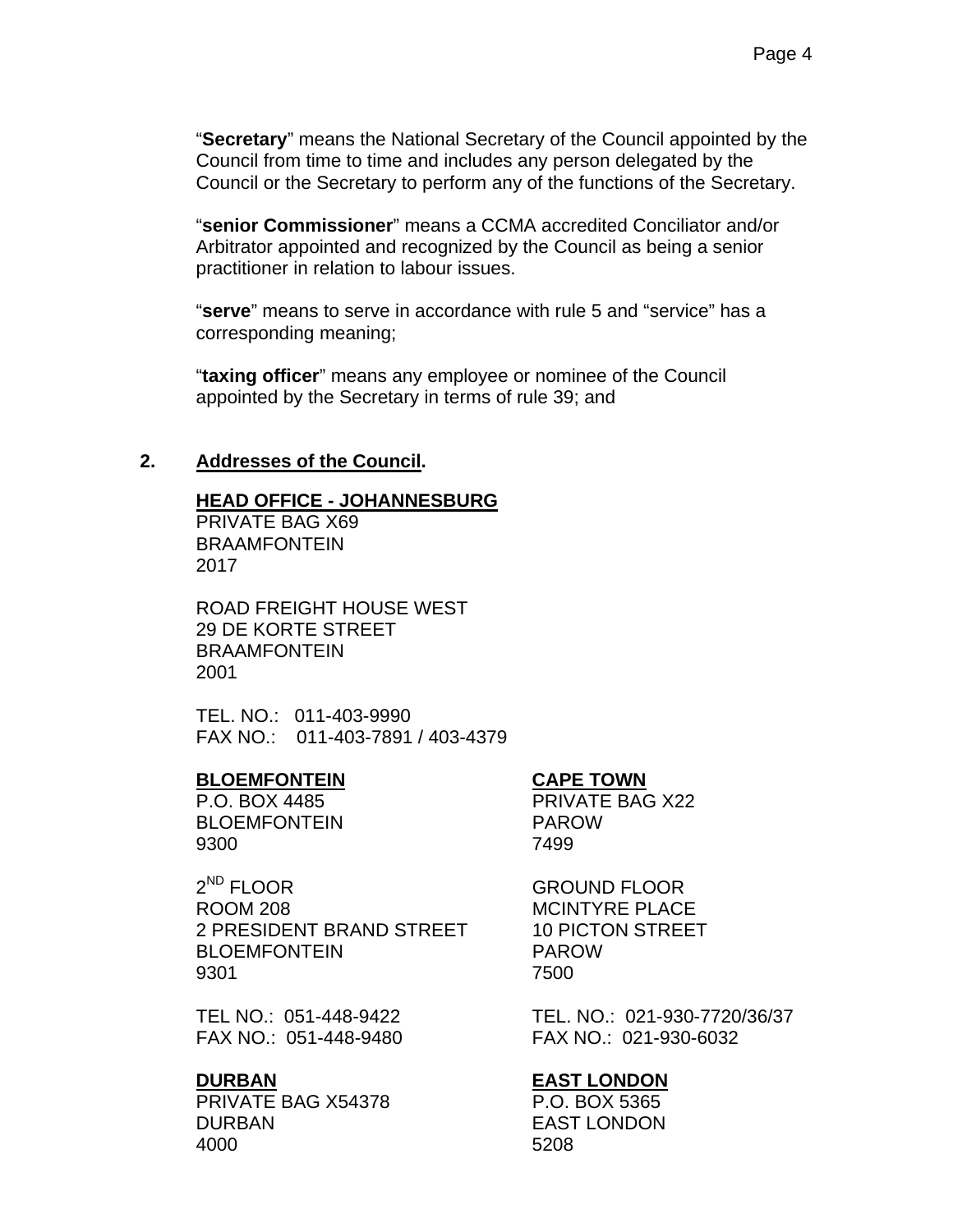$6^{TH}$  FLOOR, SUITE 601  $2^{ND}$  FLOOR, ROOM 202 OLD MUTUAL BUILDING N.B.S. BUILDING 300 SMITH STREET 15 TERMINUS STREET DURBAN EAST LONDON 4001 5201

TEL. NO.: 031-307-6070 TEL NO.: 043-743-6777 FAX NO.: 031-307-6071 FAX NO.: 043-722-2210

P.O. BOX 9753 P.O. BOX 3000 GEORGE KIMBERLEY 6530 8300

GROUND FLOOR M-FLOOR LIBERTY BUILDING M.B.A. BUILDING GEORGE KIMBERLEY 6529 8301

TEL. NO.: 044-874-3098 TEL. NO.: 053-831-6352

### KLERKSDORP NELSPRUIT

 P.O. BOX 10053 P.O. BOX 1561 KLERKSDORP NELSPRUIT 2570 1200

2<sup>ND</sup> FLOOR, ROOM 207 1<sup>ST</sup> FLOOR JADE SQUARE SUITE 101 CNR. MAGRET STREET & PERMANENT BUILDING OLIVER THAMBO AVENUE 27 BROWN STREET KLERKSDORP NELSPRUIT 2571 1201

TEL. NO.: 018-462-8311 TEL. NO.: 013-752-7420 FAX NO.: 018-462-8909 FAX NO.: 013-753-2386

P.O. BOX 2604 P.O. BOX 3653 2940 3200

4<sup>TH</sup> FLOOR, ROOM 204 184 LOOP STREET OLD MUTUAL BUILDING PIETERMARITZBURG CNR. SCOTT & VOORTREKKER 3201 **STREETS**  NEWCASTLE 2940

#### **GEORGE KIMBERLEY**

98 MEADE STREET 20 CURREY STREET

FAX NO.: 044-874-4839 FAX NO.: 053-832-1081

### **NEWCASTLE PIETERMARITZBURG**

NEWCASTLE PIETERMARITZBURG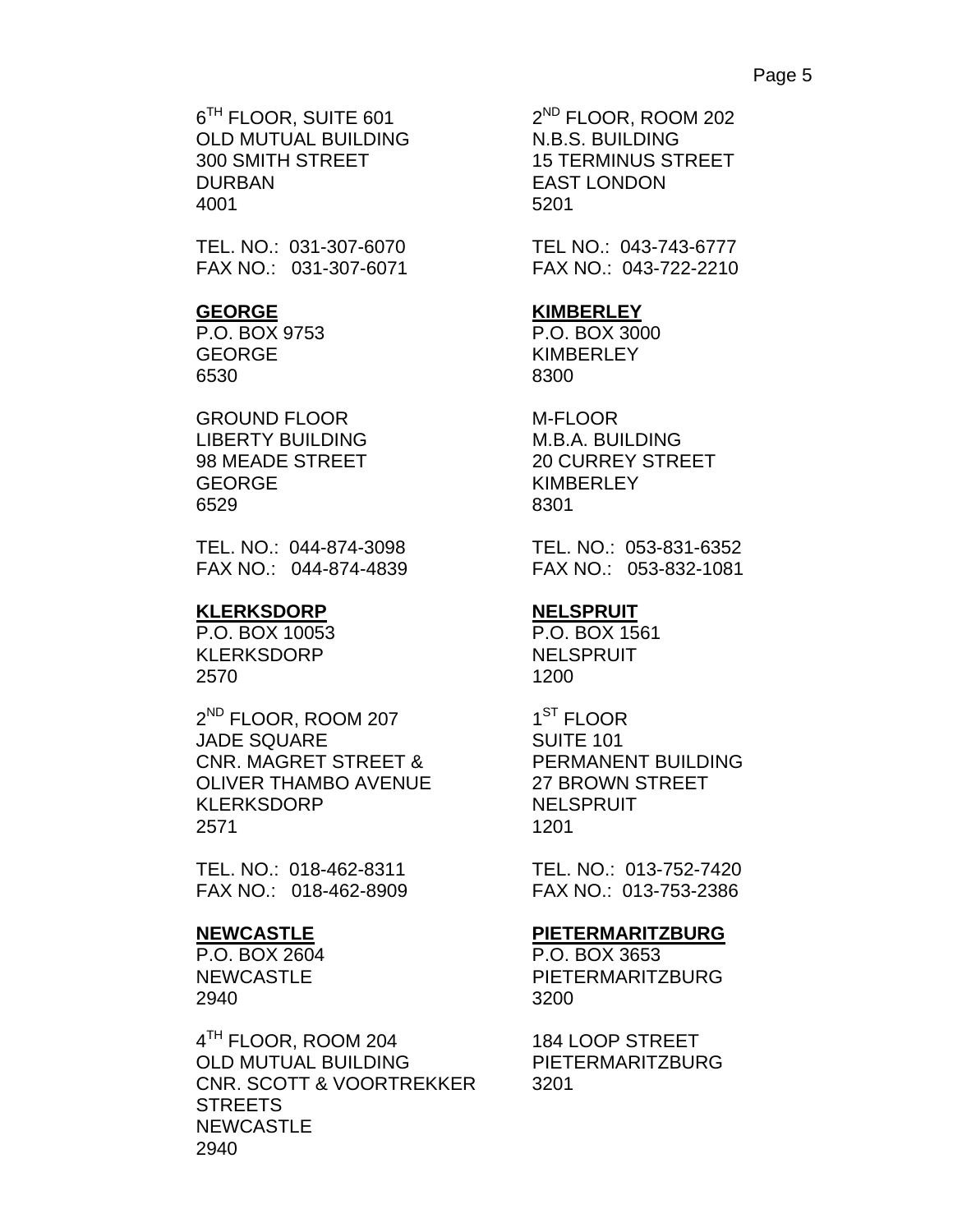TEL. NO.: 034-315-1207 TEL. NO.: 033-342-1761

## **POLOKWANE PRETORIA**

POLOKWANE ARCADIA 0700 0007

FORUM THREE 523 CHURCH STREET 23B THABO MBEKI STREET ARCADIA POLOKWANE PRETORIA 0699 0083

TEL. NO.: 015-291-1533 TEL. NO.: 012-440-8454

#### **PORT ELIZABETH RICHARDS BAY**

P.O. BOX 20119 P.O. BOX 61 6013 3900

4<sup>TH</sup> FLOOR 2<sup>ND</sup> FLOOR RUSSEL SQUARE **OLD MUTUAL BUILDING** PARLIAMENT STREET 1<sup>ST</sup> KRUGERRAND STREET CENTRAL PORT ELIZABETH RICHARDS BAY 6001 3900

 TEL. NO.: 041-582-5104 TEL. NO.: 035-789-3847 FAX NO.: 041-582-5209 FAX NO.: 035-789-3849

### **RUSTENBURG WITBANK**

P.O. BOX 5010 P.O. BOX 1731 RUSTENBURG WITBANK 0300 1035

> 1<sup>ST</sup> FLOOR, ROOM 103 **GROUND FLOOR** BIBLIO PLAZA BUILDING B.F. BOSHIELO HOUSE CNR. NELSON MANDELA & 10 HOFMEYER STREET PRESIDENT MBEKI ROADS WITBANK RUSTENBURG 1034 0299

FAX NO.: 034-312-9470 FAX NO.: 033-342-4257

P.O. BOX 3602 P.O. BOX 55625

SUITE 106 401 PROVISUS BUILDING

FAX NO.: 015-291-2531 FAX NO.: 012-440-8453

HUMEWOOD RICHARDS BAY

 TEL. NO.: 014-597-1320 TEL. NO.: 013-656-1503 FAX NO.: 014-597-1547 FAX NO.: 013-656-1509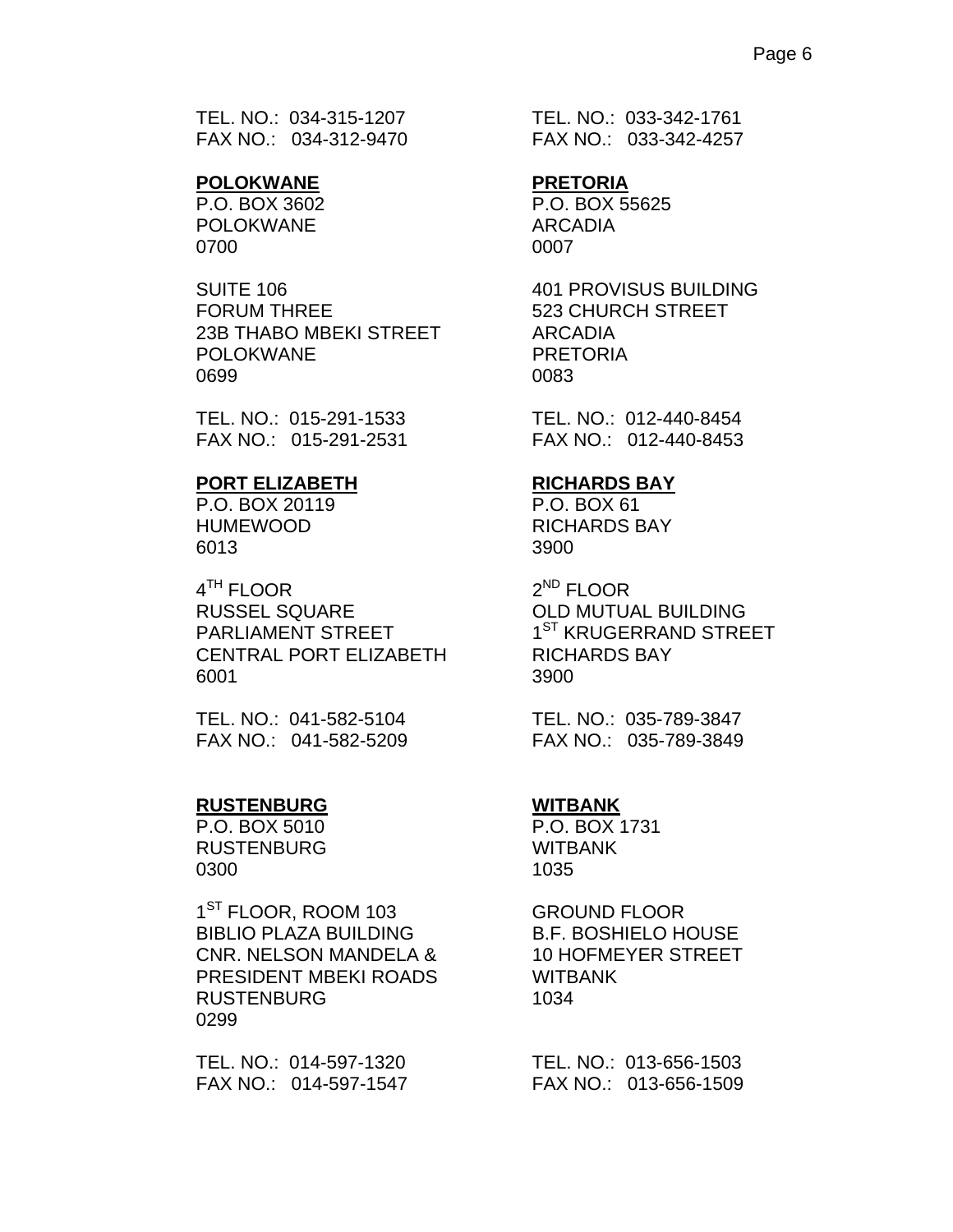### **PART ONE SERVING AND FILING DOCUMENTS**

## **3. How to contact the Council**

- 3.1 The addresses, telephone and telefax numbers of the offices of the Council are listed in Clause 2.
- 3.2 Documents may only be filed with the Council at the addresses or telefax numbers listed in Clause 2.

## **4. When are the offices of the Council open**

- 4.1 The head office and other offices of the Council will be open every day excluding Sundays and public holidays from Monday to Friday between 08h00 and 16h30 and Saturdays between 08h00 and 11h30, or such other times as determined by the Council from time to time.
- 4.2 Documents may only be filed with the Council during the hours referred to in subrule (1).
- 4.3 Notwithstanding subrule (2), documents may be faxed at any time to the Council.

## **5. How to calculate time periods in these rules**

- 5.1 For the purpose of calculating any period of time in terms of these rules—
	- (a) day means a calendar day; and
	- (b) the first day is excluded and the last day is included, subject to subrule (2).
- 5.2 The last day of any period must be excluded if it falls on a Saturday, Sunday, public holiday or on a day during the period between 16 December to 7 January.

### **6. Who must sign documents**

- 6.1 A document that a party must sign in terms of the Act or these rules must be signed by the party or by a person entitled in terms of the Act or these rules to represent that party in the proceedings.
- 6.2 If proceedings are jointly instituted or opposed by more than one employee, documents may be signed by an employee who is mandated by the other employees to sign documents. A list in writing, of the employees who have mandated the employee to sign on their behalf must be attached to the referral document.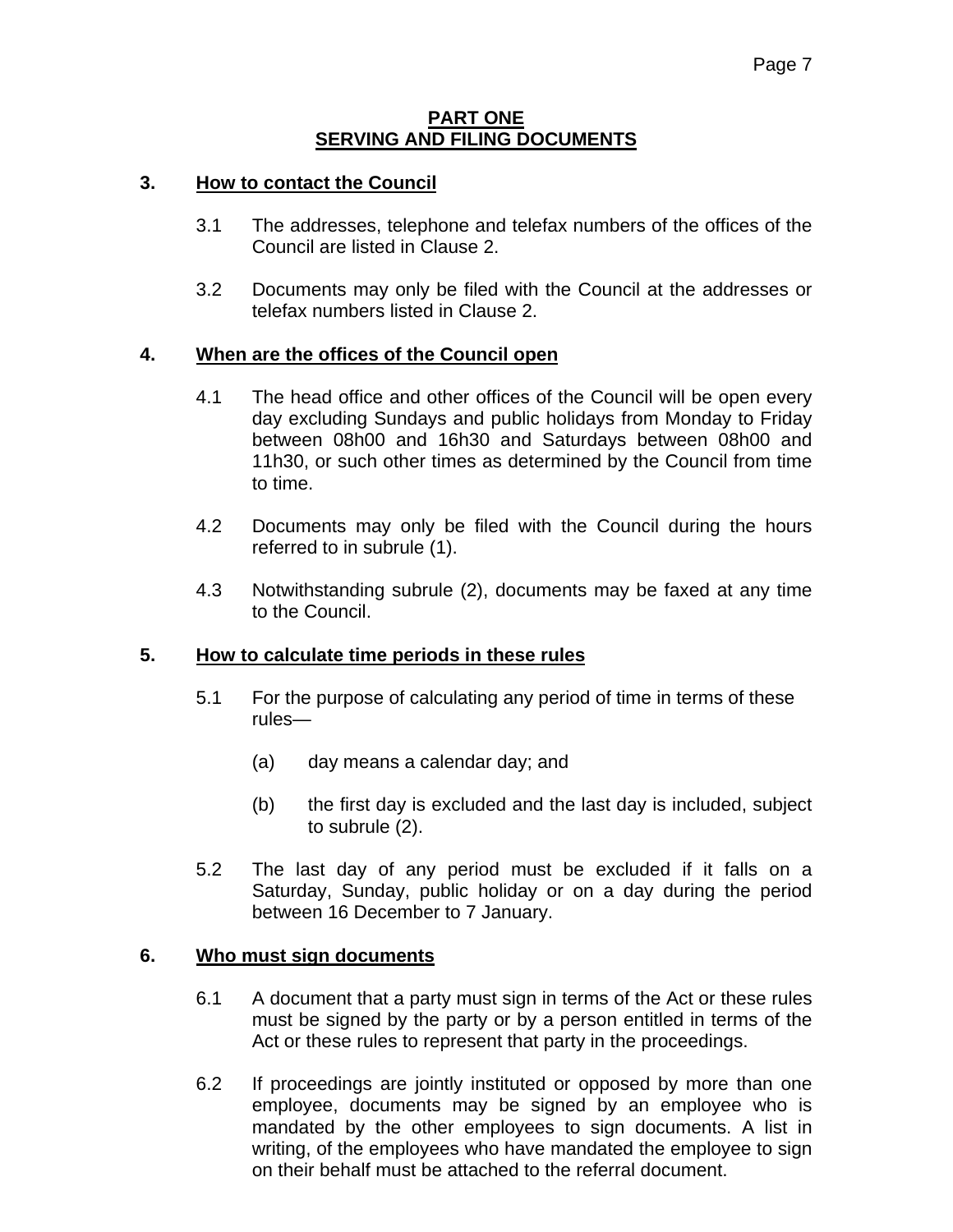## **7. How to serve documents on other parties**

- 7.1 A party must serve a document on the other parties—
	- (a) by handing a copy of the document to—
		- (i) the person concerned;
		- (ii) a representative authorized in writing to accept service on behalf of the person;
		- (iii) a person who appears to be at least 16 years old and in charge of the person's place of residence, business or place of employment premises at the time;
		- (iv) a person identified in subrule (2);
	- (b) by leaving a copy of the document at—
		- (i) an address chosen by the person to receive service;
		- (ii) any premises in accordance with subrule (3);
	- (c) by faxing a copy of the document to the person's fax number or a number chosen by that person to receive service;
	- (d) by sending a copy of the document by registered post or telegram to the last known address of the party or an address chosen by the party to receive service.
- 7.2 A document may also be served—
	- (a) on a company or other body corporate by handing a copy of the document to a responsible employee of the company or body at its registered office, its principal place of business within the Republic or its main place of business within the magisterial district in which the dispute first arose;
	- (b) on an employer by handing a copy of the document to a responsible employee of the employer at the workplace where the employees involved in the dispute ordinarily work or worked;
	- (c) on a trade union or employers' organization by handing a copy of the document to a responsible employee or official at the main office of the trade union or employers' organization or its office in the magisterial district in which the dispute arose;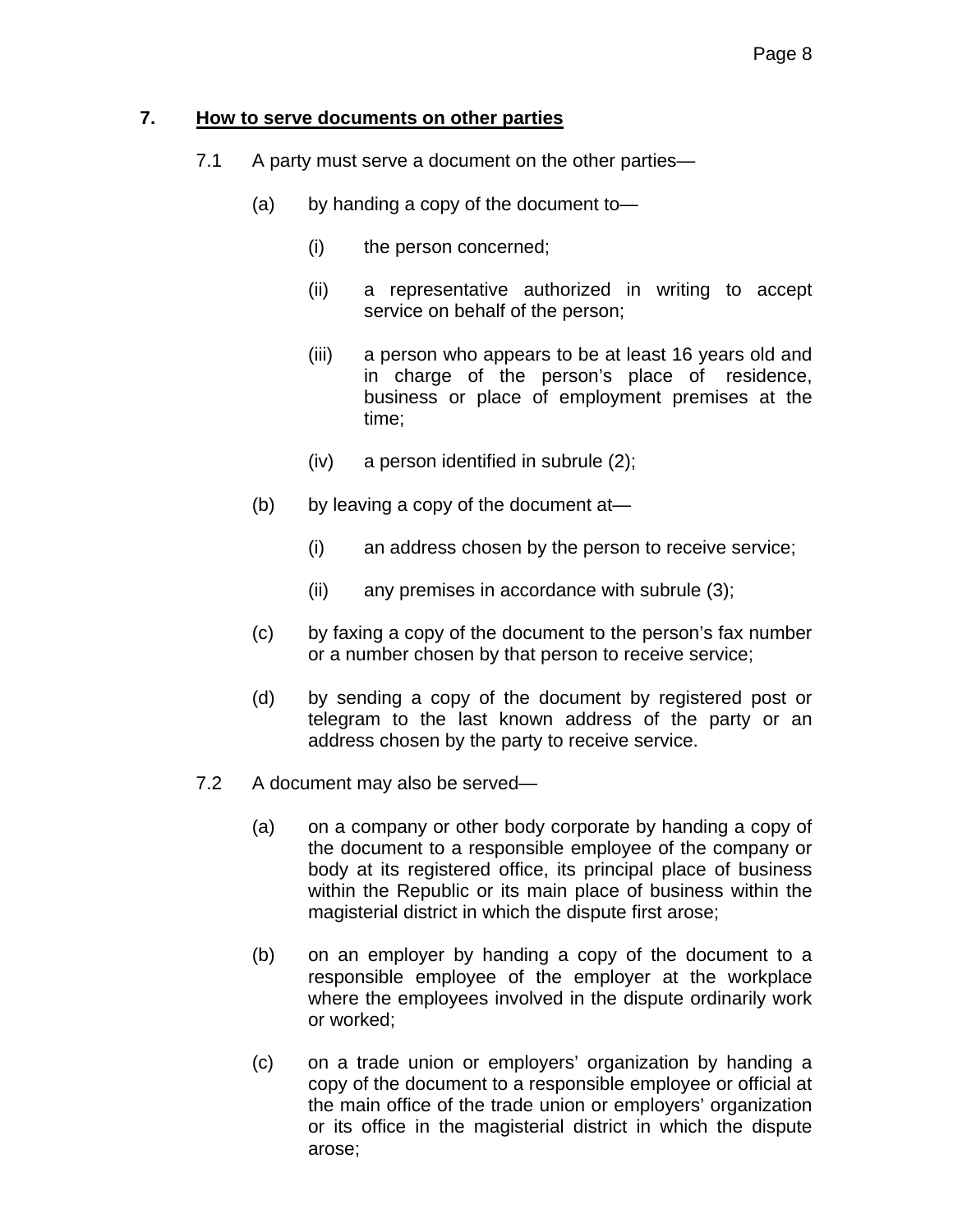- (d) on a partnership, firm or association by handing a copy of the document to a responsible employee or official at the place of business of the partnership, firm or association or, if it has no place of business, by serving a copy of the document on a partner, the owner of the firm or the chairman or secretary of the managing or other controlling body of the association, as the case may be;
- (e) on a statutory body, by handing a copy to the secretary or similar officer or member of the board or committee of that body, or any person acting on behalf of that body;
- (f) on the State or a province, a state department or a provincial department, a minister, premier or a member of the executive committee of a province by handing a copy to a responsible employee at the head office of the party or to a responsible employee at any office of the State Attorney.
- 7.3. If no person identified in subrule (2) is willing to accept service, service may be effected by affixing a copy of the document to—
	- (a) the main door of the premises concerned; or
	- (b) if this is not accessible, a post-box or other place to which the public has access.
- 7.4 The Council or a Commissioner may order service in a manner other than prescribed in this rule.
- 7.5 The Council may give any notice it is required to give in terms of these rules, the Act or the Exemptions And Dispute Resolution Collective Agreement in accordance with this rule.

## **8. How to prove that documents were served in terms of the rules**

- 8.1 A party must prove to the Council or a Commissioner that a document was served in terms of these Rules, by providing the Council or a Commissioner:
	- (a) with a copy of proof of mailing the document by registered post to the other party;
	- (b) with a copy of the telegram communicating the document to the other party;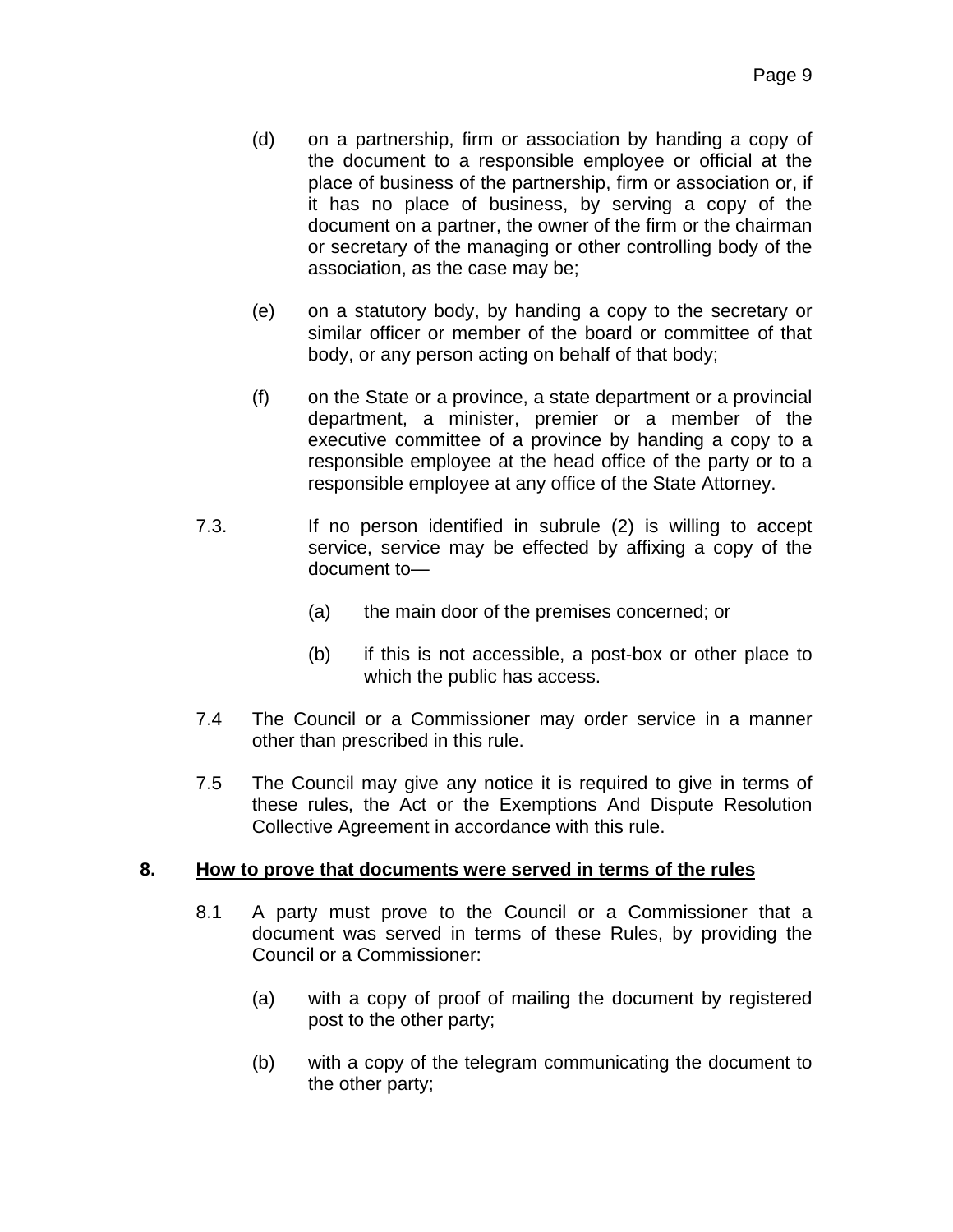- (c) with a copy of the telefax transmission report indicating the successful transmission to the other party of the whole document; or
- (d) if a document was served by hand  $-$ 
	- (i) with a copy of a receipt signed by, or on behalf of, the other party clearly indicating the name and designation of the recipient and the place, time and date of service; or
	- (ii) with a statement confirming service signed by the person who delivered a copy of the document to the other party or left it at any premises.
- 8.2 If proof of service in accordance with subrule (1) is provided, it is presumed, until the contrary is proved, that the party on whom it was served has knowledge of the contents of the document.
- 8.3 The Council or a Commissioner may accept proof of service in a manner other than prescribed in this rule, as sufficient.

## **9. How to file documents with the Council**

- 9.1 A party must file documents with the Council
	- (a) by handing the document to an office of the Council as listed in rule 2;
	- (b) by sending a copy of the document by registered post to an office of the NBCRFI at the addresses listed in rule 2; or
	- (c) by faxing the document to an office of the Council at a number listed in rule 2.
- 9.2 A document is filed with the Council when
	- (a) the document is handed to an office of the Council;
	- (b) a document sent by registered post is received by an office of the Council; or
	- (c) the transmission of a fax is completed.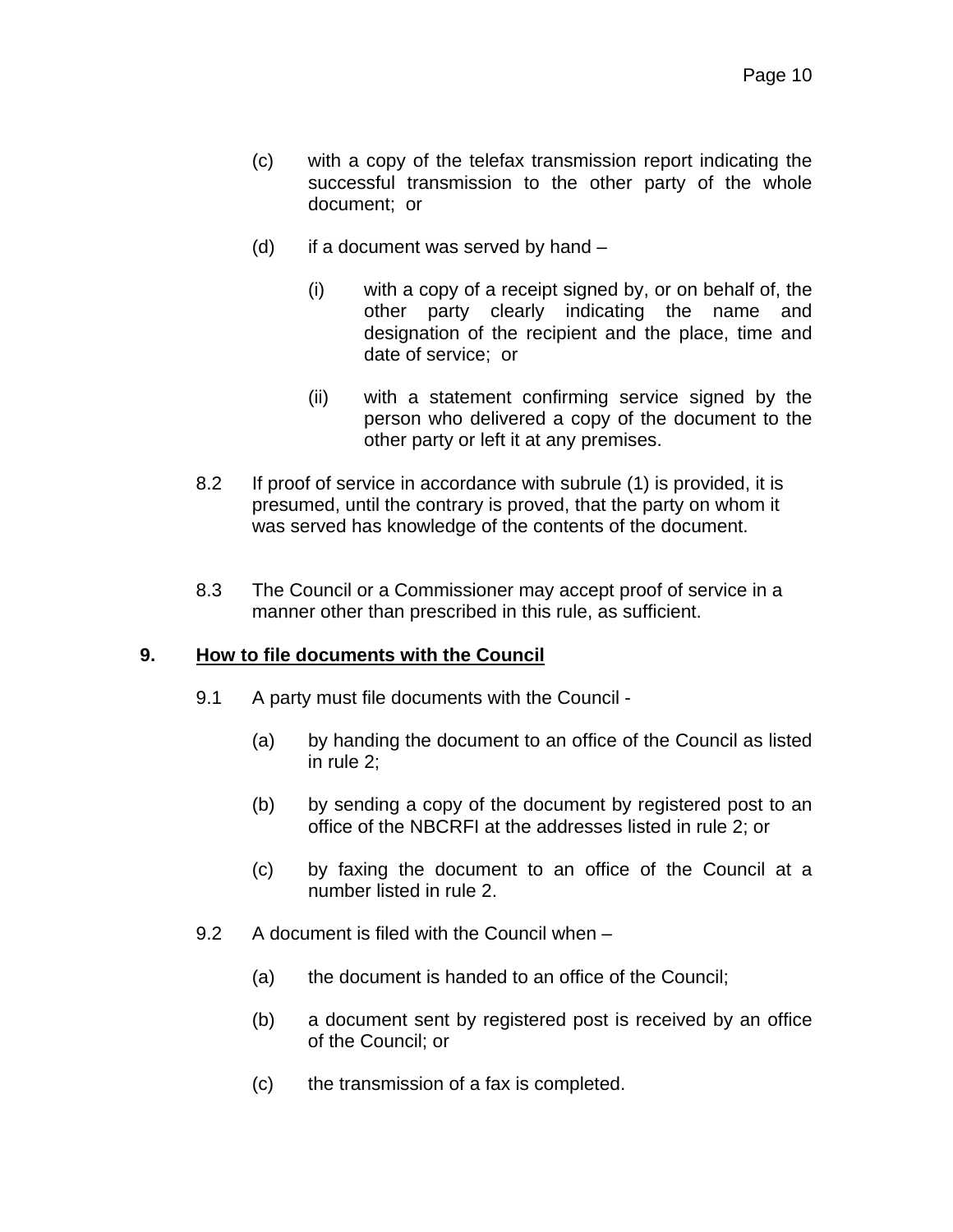9.3 A party must only file the original of a document filed by fax, if requested to do so by the NBCRFI or a Commissioner. A party must comply with a request to file an original document within seven days of the request.

## **10. Documents and notices sent by registered post**

Any document or notice sent by registered post by a party or the Council is presumed, until the contrary is proved, to have been received by the person to whom it was sent seven days after it was posted.

## **11. How to seek condonation for documents delivered late**

- 11.1 This rule applies to any referral document or application delivered outside of the applicable time period prescribed in the Act or these rules.
- 11.2 A party must apply for condonation, in terms of rule 33, when delivering the document to the Council.
- 11.3 An application for condonation must set out the grounds for seeking condonation and must include details of the following:
	- (a) the degree of lateness;
	- (b) the reasons for the lateness;
	- (c) the referring party's, prospects of succeeding with the referral and obtaining the relief sought against the other party;
	- (d) any prejudice to the other party; and
	- (e) any other relevant factors.
- 11.4 The Council may assist a referring party to comply with this rule.

## **PART TWO CONCILIATION OF DISPUTES**

## **12. How to refer a dispute to the Council for conciliation**

12.1 A party must refer a dispute to the Council for conciliation by delivering a properly completed Form RC1 ("the referral document"). (Annexure RC1).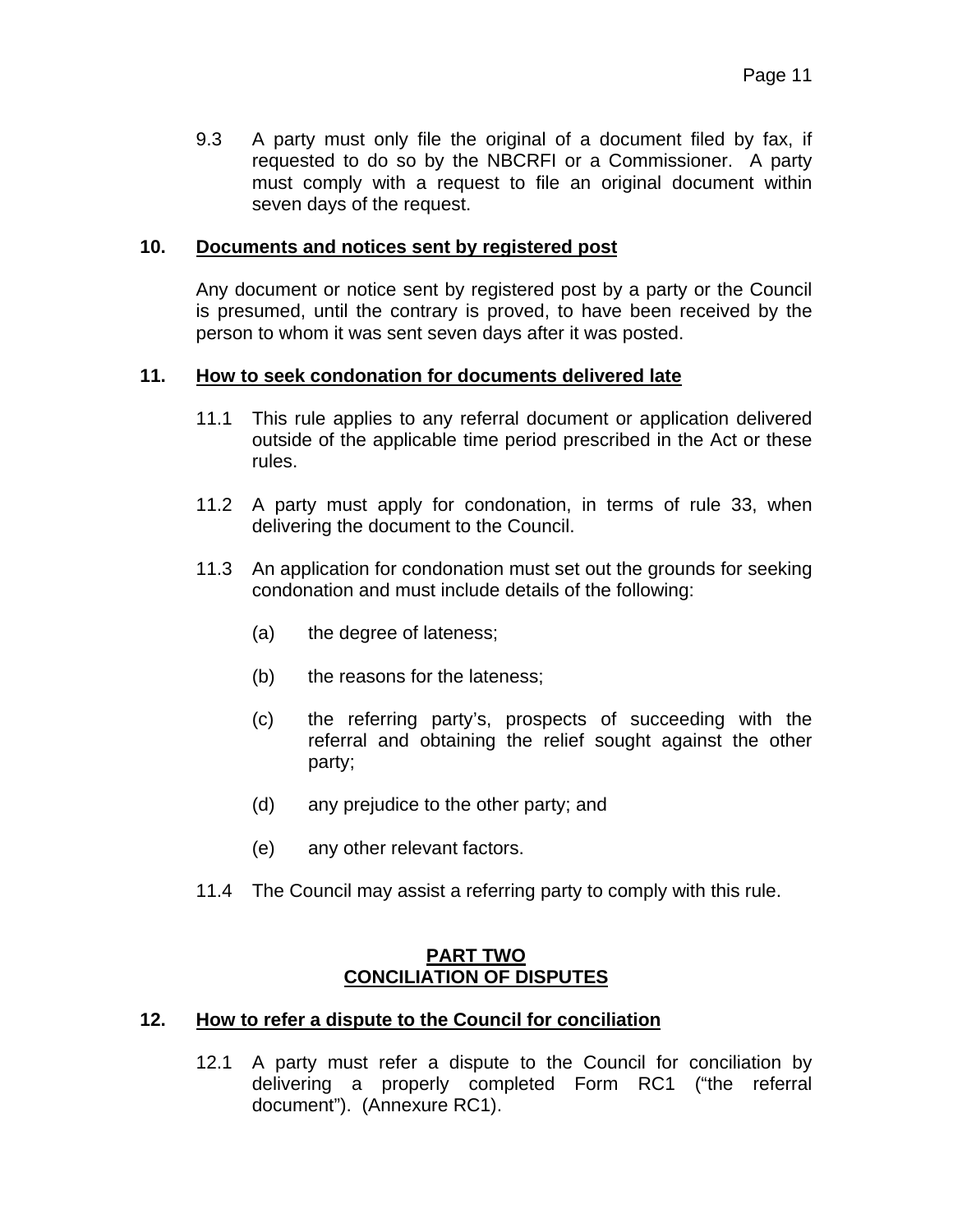- 12.2 The referring party must
	- (a) sign the referral document in accordance with rule 6;
	- (b) attach to the referral document written proof, in accordance with rule 7, that the referral document was served on the other parties to the dispute;
	- (c) if the referral document is filed out of time, attach an application for condonation in accordance with rule 11.
- 12.3 The Council must refuse to accept a referral document until subrule (2) has been complied with.

## **13. What notice must the Council give of a conciliation**

The Council must give the parties at least fourteen days' notice in writing of a conciliation hearing, unless the parties agree to a shorter period of notice.

### **14. Council may seek to resolve dispute before conciliation**

The Council or a Commissioner may contact the parties by telephone or other means, prior to the commencement of the conciliation, in order to seek to resolve the dispute.

## **15. What happens if a party fails to attend or is not represented at conciliation**

- 15.1 All parties to a dispute must attend a conciliation in person, irrespective of whether they are represented.
- 15.2 If a party is represented at the conciliation but fails to attend in person, the Commissioner may—
	- (a) continue with the proceedings;
	- (b) adjourn the proceedings; or
	- (c) dismiss the matter by issuing a written ruling.
- 15.3 In exercising a discretion in terms of subrule (2), a Commissioner should take into account, amongst other things—
	- (a) whether the party has previously failed to attend a conciliation in respect of that dispute;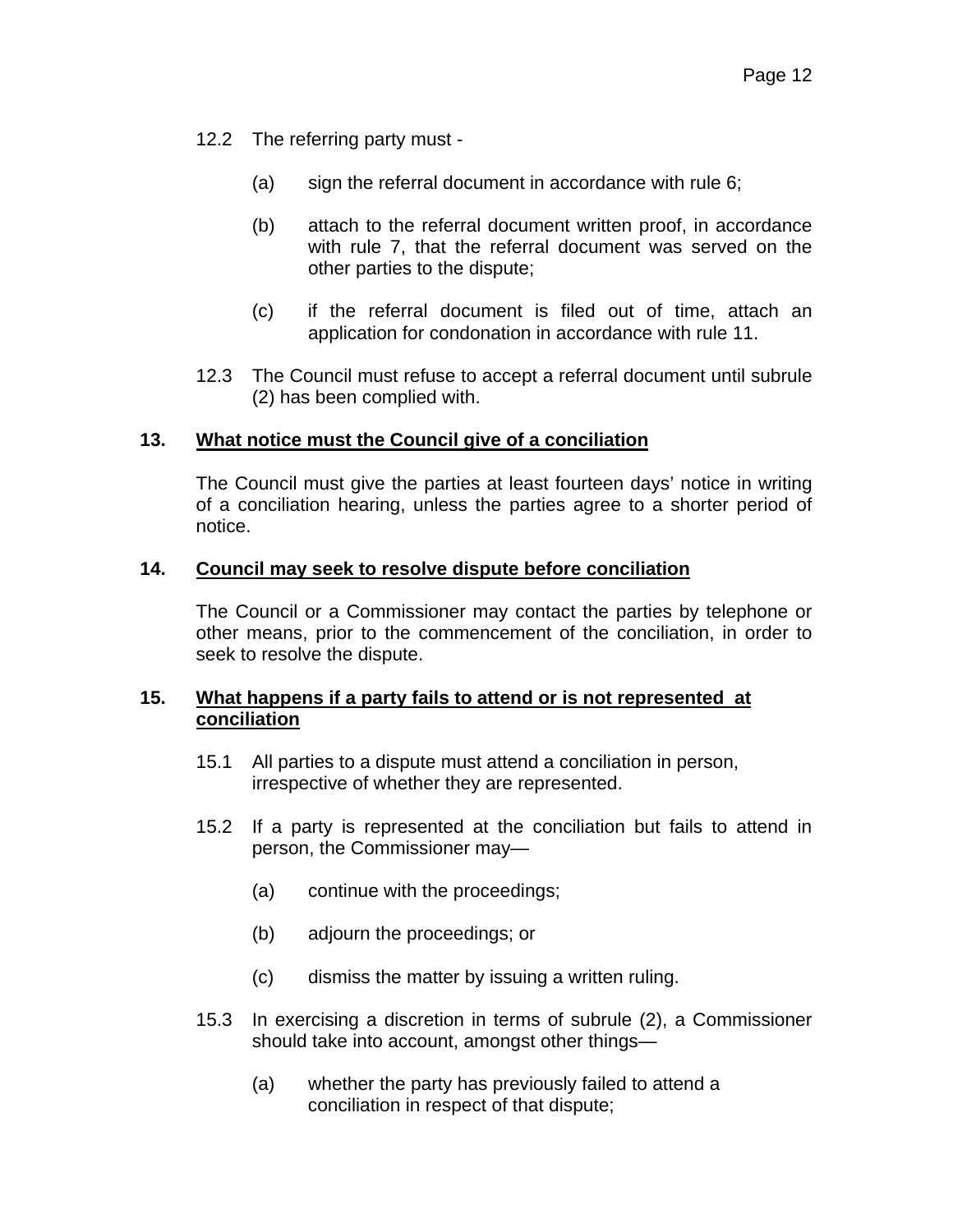- (b) any reason given for that party's failure to attend;
- (c) whether conciliation can take place effectively in the absence of that party;
- (d) the likely prejudice to the other party of the Commissioner's ruling;
- (e) any other relevant factors.
- 15.4 If a party to a dispute fails to attend in person or to be represented at a conciliation, the Commissioner may deal with it in terms of rule 32.

### **16. How to determine whether a Commissioner may conciliate a dispute**

If it appears during conciliation proceedings that a jurisdictional issue has not been determined, the Commissioner must require the referring party to prove that the Council has the jurisdiction to conciliate the dispute through conciliation.

#### **17. Issuing of a certificate of outcome of conciliation**

A certificate of outcome of conciliation that the dispute has or has not been resolved, must identify the nature of the dispute as described in the referral document or as identified by the Commissioner during the conciliation process. (Annexure COC1).

#### **18. Conciliation proceedings may not be disclosed**

- 18.1 Conciliation proceedings are private and confidential and are conducted on a without prejudice basis. No person may refer to anything said at conciliation proceedings during any subsequent proceedings, unless the parties agree in writing.
- 18.2 No person, including a Commissioner, may be called as a witness during any subsequent proceedings in the Council or in any court to give evidence about what transpired during conciliation.

### **PART THREE CON-ARB IN TERMS OF SECTION 191 (5A)**

### **19. Conduct of Con-Arb in terms of section 191 (5A)**

Not utilized currently.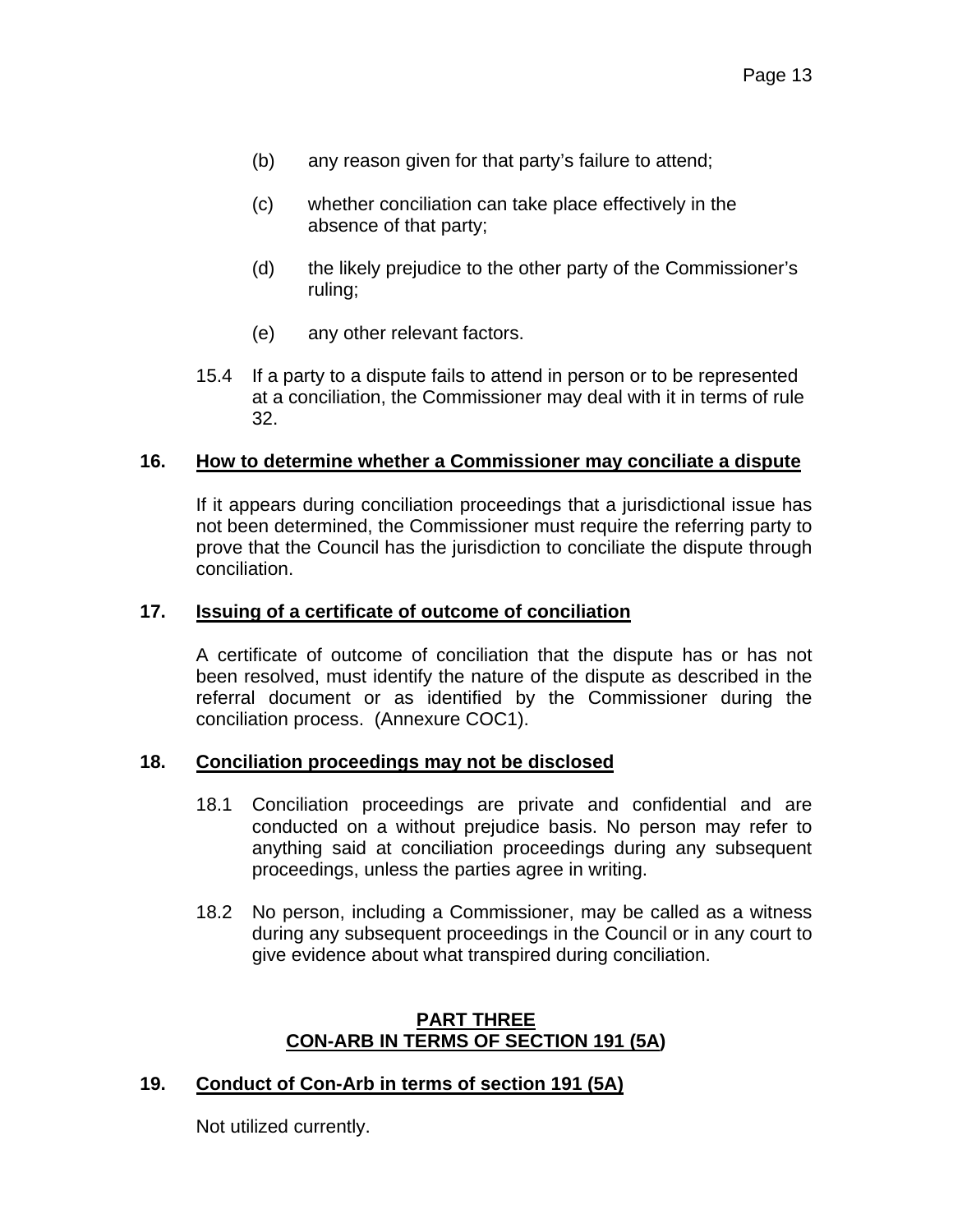## **PART FOUR ARBITRATIONS**

### **20. How to request arbitration**

- 20.1 A party may request the Council to arbitrate a dispute by delivering a document in the form of Form RA1 ("the referral document"). (Annexure RA1).
- 20.2 The referring party must—
	- (a) sign the referral document in accordance with rule 6;
	- (b) attach to the referral document written proof that the referral document was served on the other parties to the dispute in accordance with rule 7; and
	- (c) if the referral document is served out of time, attach an application for condonation in accordance with rule 11.
- 20.3 The Council must refuse to accept a referral document until subrule (2) has been complied with.

### **21. When must the parties file statements**

- 21.1 The Council or a Commissioner may direct—
	- (a) the referring party in an arbitration to deliver a statement of case; and
	- (b) the other party to deliver an answering statement.
- 21.2 A statement in terms of subrule (1) must—
	- (a) set out the material facts upon which the party relies and the legal issues that arise from the material facts;
	- (b) be delivered within the time-period directed by the Council or Commissioner.

### **22. When the parties must hold a pre-arbitration conference**

- 22.1 The parties to an arbitration must hold a pre-arbitration conference dealing with the matters referred to in subrule (2), if directed to do so by the Secretary or a Commissioner. Parties may be assisted to compile the Pre-Arb minutes by the Commissioner or Secretary or may be directed to compile the Pre-Arb minutes.
- 22.2 In a pre-arbitration conference, the parties must attempt to reach consensus on the following:
	- (a) any means by which the dispute may be settled;
	- (b) facts that are agreed between the parties;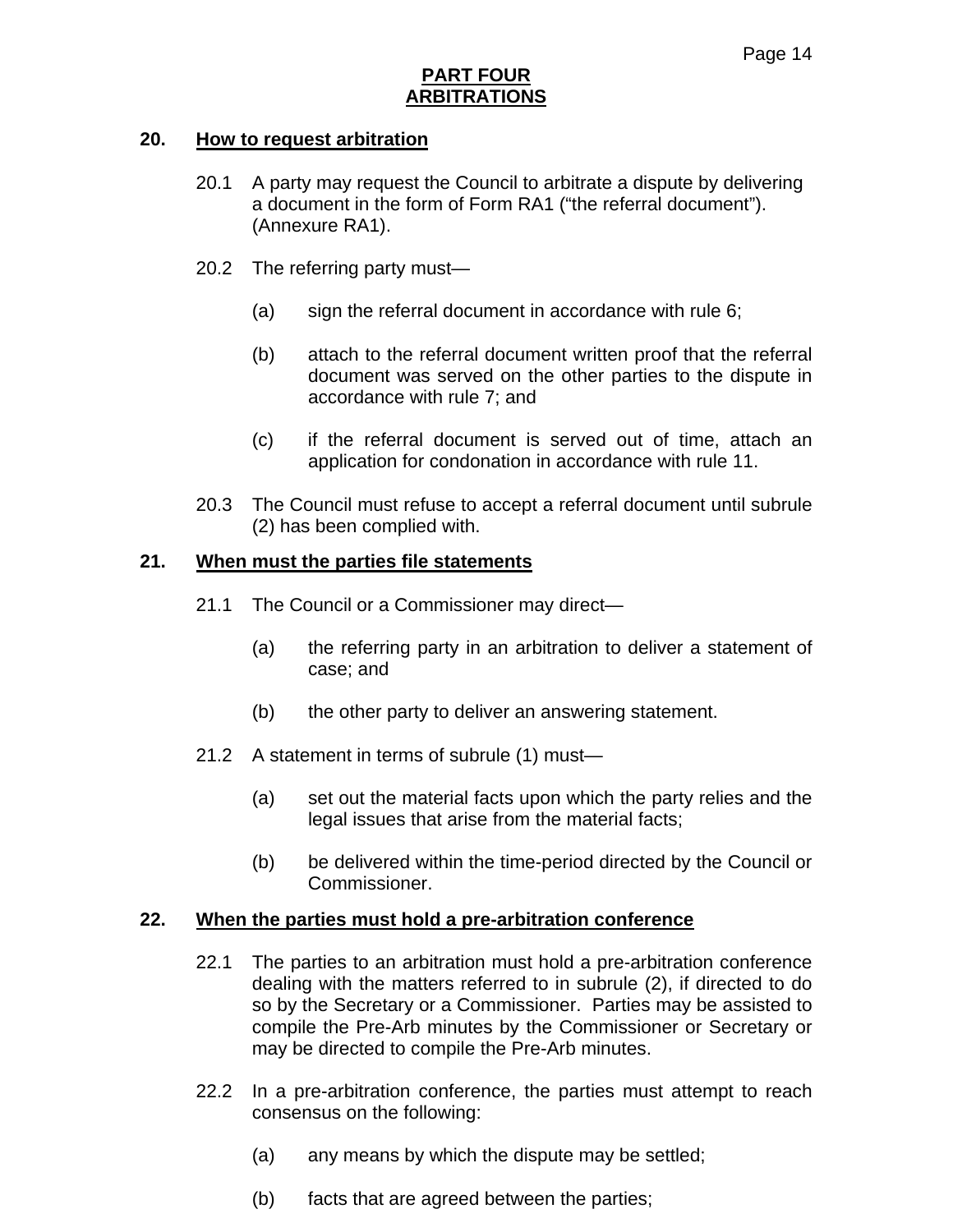- (c) facts that are in dispute;
- (d) the issues that the Council is required to decide;
- (e) the precise relief claimed and if compensation is claimed, the amount of the compensation and how it is calculated;
- (f) the sharing and exchange of relevant documents, and the preparation of a bundle of documents in chronological order with each page numbered;
- (g) the manner in which documentary evidence is to be dealt with, including any agreement on the status of documents and whether documents, or parts of documents, will serve as evidence of what they appear to be;
- (h) whether evidence on affidavit will be admitted with or without the right of any party to cross-examine the person who made the affidavit;
- (i) which party must begin;
- (j) the necessity for any on-the-spot inspection;
- (k) securing the presence at the Council of any witness;
- (l) the resolution of any preliminary points that are intended to be taken;
- (m) the exchange of witness statements;
- (n) expert evidence;
- (o) any other means by which the proceedings may be shortened;
- (p) an estimate of the time required for the hearing;
- (q) the right of representation; and
- (r) whether an interpreter is required and, if so, for how long and for which languages.
- 22.3 Unless a dispute is settled, the parties must draw up and sign a minute setting out the facts on which the parties agree or disagree.
- 22.4 A minute in terms of subrule (3) may also deal with any other matter listed in subrule (2).
- 22.5 The referring party must ensure that a copy of the pre-arbitration conference minute is delivered to the Council as directed by the Commissioner but not less than 7 days.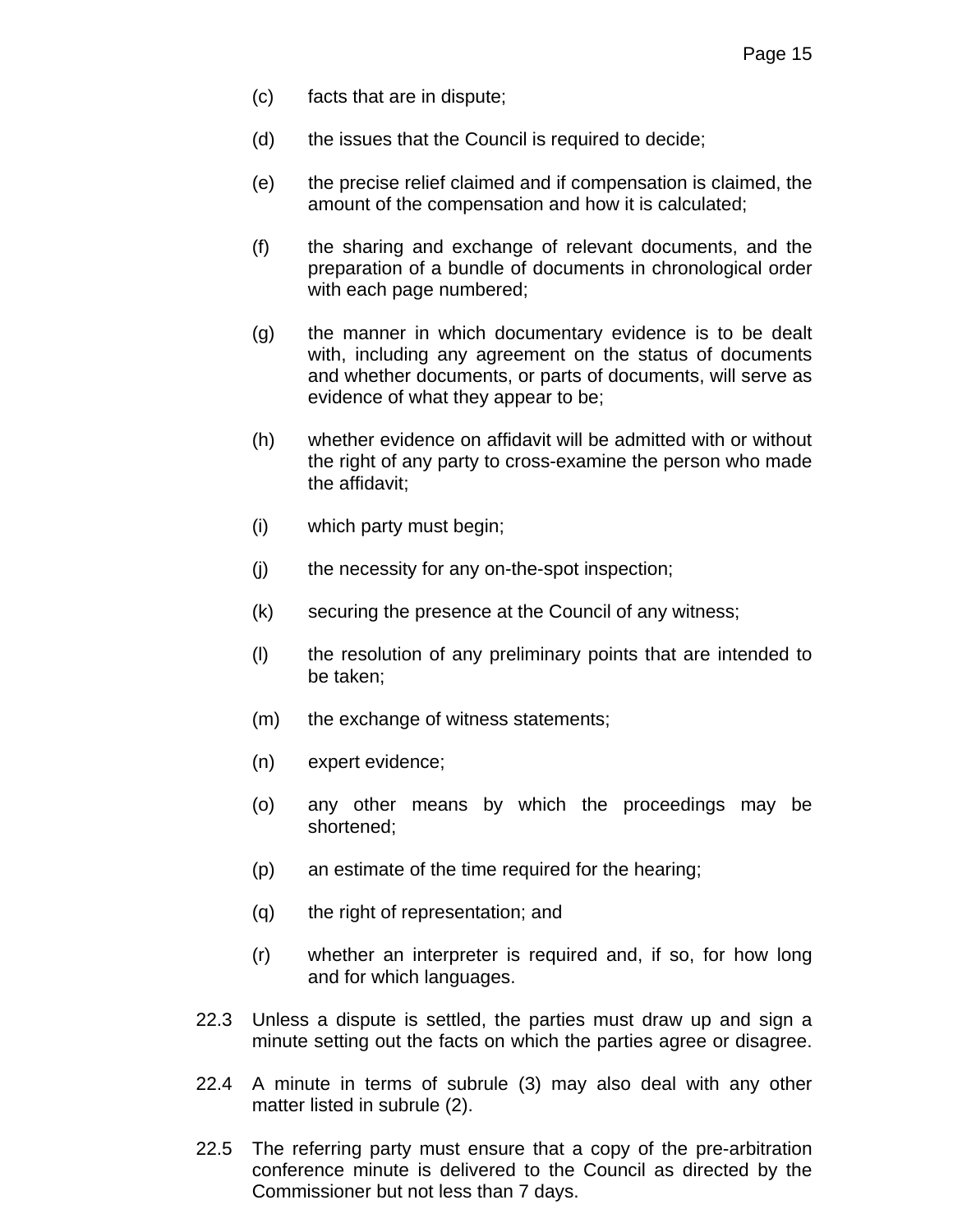- 22.6 The Council must, after receiving a pre-arbitration minute—
	- (a) enrol the matter for arbitration;
	- (b) direct the parties to hold a further pre-arbitration conference; or
	- (c) make any other direction to the parties concerning the conduct of the arbitration.
- 22.7 If a party that has referred a matter to arbitration fails to attend a pre-arbitration conference, the Commissioner must deal with the matter in terms of rule 32. Notwithstanding subrule (6) above, the Arbitrator may propose or schedule an Arbitration to give effect to a directive in terms of subrule (1).
- 22.8 If any other party fails to attend a pre-arbitration conference without a justifiable reason, the Commissioner may make an order of costs against that party.
- 22.9 The parties to an arbitration may agree to hold a pre-arbitration conference in accordance with subrule (2).

### **23. What notice must the Council give of an arbitration**

The Council must give the parties at least 21 days' notice, in writing, of an arbitration hearing, unless the parties agree to a shorter period.

#### **24. How to determine whether a Commissioner may arbitrate a dispute**

If during the arbitration proceedings it appears that a jurisdictional issue has not been determined, the Commissioner must require the referring party to prove that the Council has jurisdiction to arbitrate the dispute.

### **25. How to postpone an arbitration**

- 25.1 An arbitration may be postponed—
	- (a) by agreement between the parties in terms of subrule (2); or
	- (b) by application to the other parties in terms of subrule (3).
- 25.2 The Council must postpone an arbitration without the parties appearing if—
	- (a) all the parties to the dispute agree in writing to the postponement; and
	- (b) the written agreement for the postponement is received by the Council more than seven days prior to the scheduled date of the arbitration.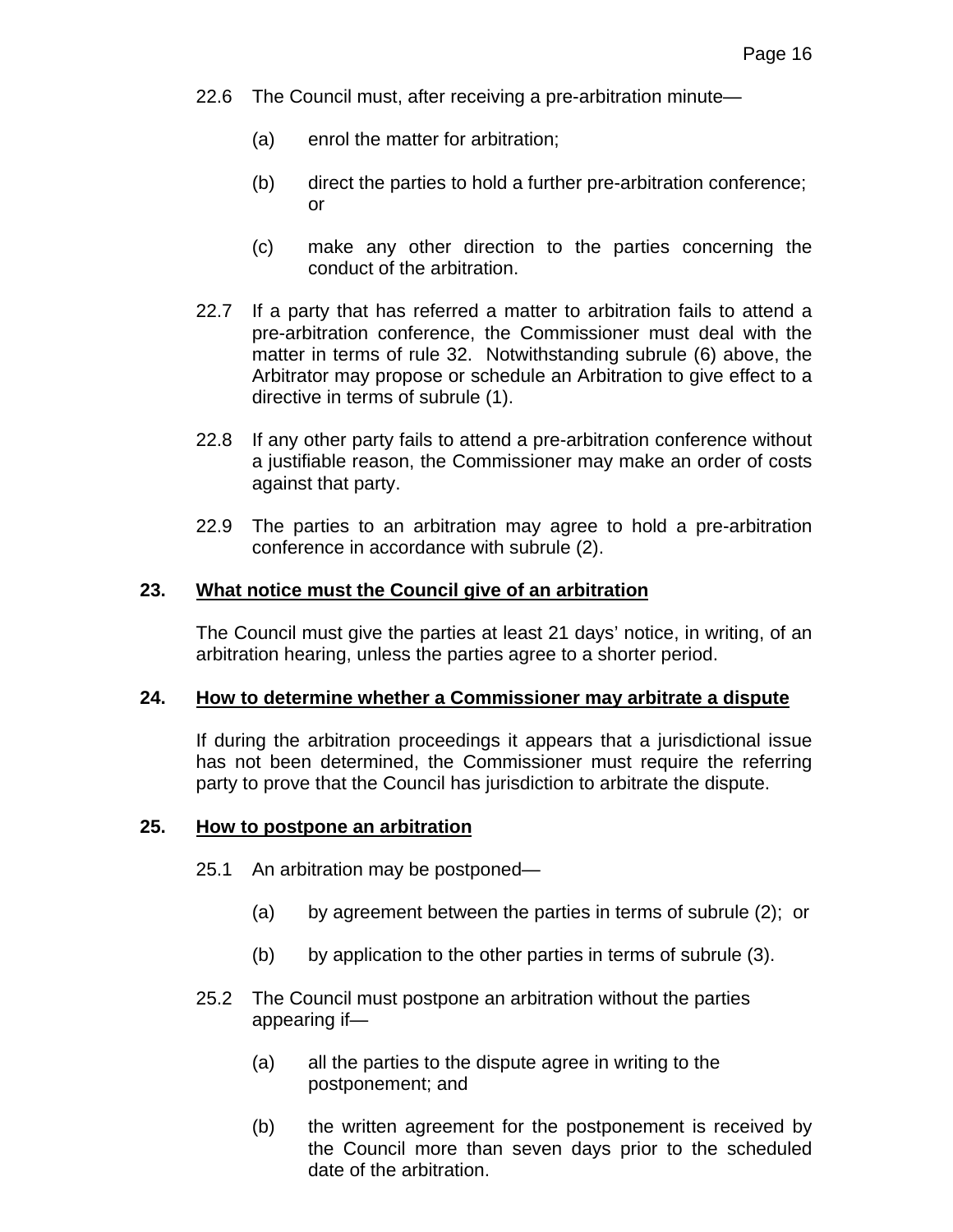- 25.3 If the conditions of subrule (2) are not met, any party may apply in terms of rule 33 to postpone an arbitration by delivering an application to the other parties to the dispute and filing a copy with the Council before the scheduled date of the arbitration.
- 25.4 After considering the written application, the Council may—
	- (a) without convening a hearing, postpone the matter; or
	- (b) convene a hearing to determine whether to postpone the matter.
- 25.5 Nothing in this rule shall prevent a party from applying for a postponement of an arbitration at the arbitration, save that noncompliance with this rule will be a factor to be considered by the Commissioner considering such application.

## **PART FIVE RULES THAT APPLY TO CONCILIATIONS AND ARBITRATIONS**

### **26. Where a conciliation or arbitration will take place**

- 26.1 A dispute must be conciliated or arbitrated at the Council's office nearest to where the cause of action arose, unless the Secretary directs otherwise.
- 26.2 The Council determines the venue for conciliation or arbitration proceedings.

### **27. Representation before the Council**

- 27.1 In conciliation proceedings a party to the dispute may appear in person or be represented only by-
	- (a) a *director* or *employee* of that party and if a close corporation also a member thereof; or
	- (b) any *member*, *office bearer* or *official* of that party's registered *trade union or registered employers' organization*.
- 27.2 In any arbitration proceedings, a party to the dispute may appear in person or be represented only by-
	- (a) a *legal practitioner*;
	- (b) a *director* or *employee* of the party and if a close corporation also a *member* thereof; or
	- (c) any *member*, *office bearer* or *official* of that party's registered *trade union or a registered employers' organization*.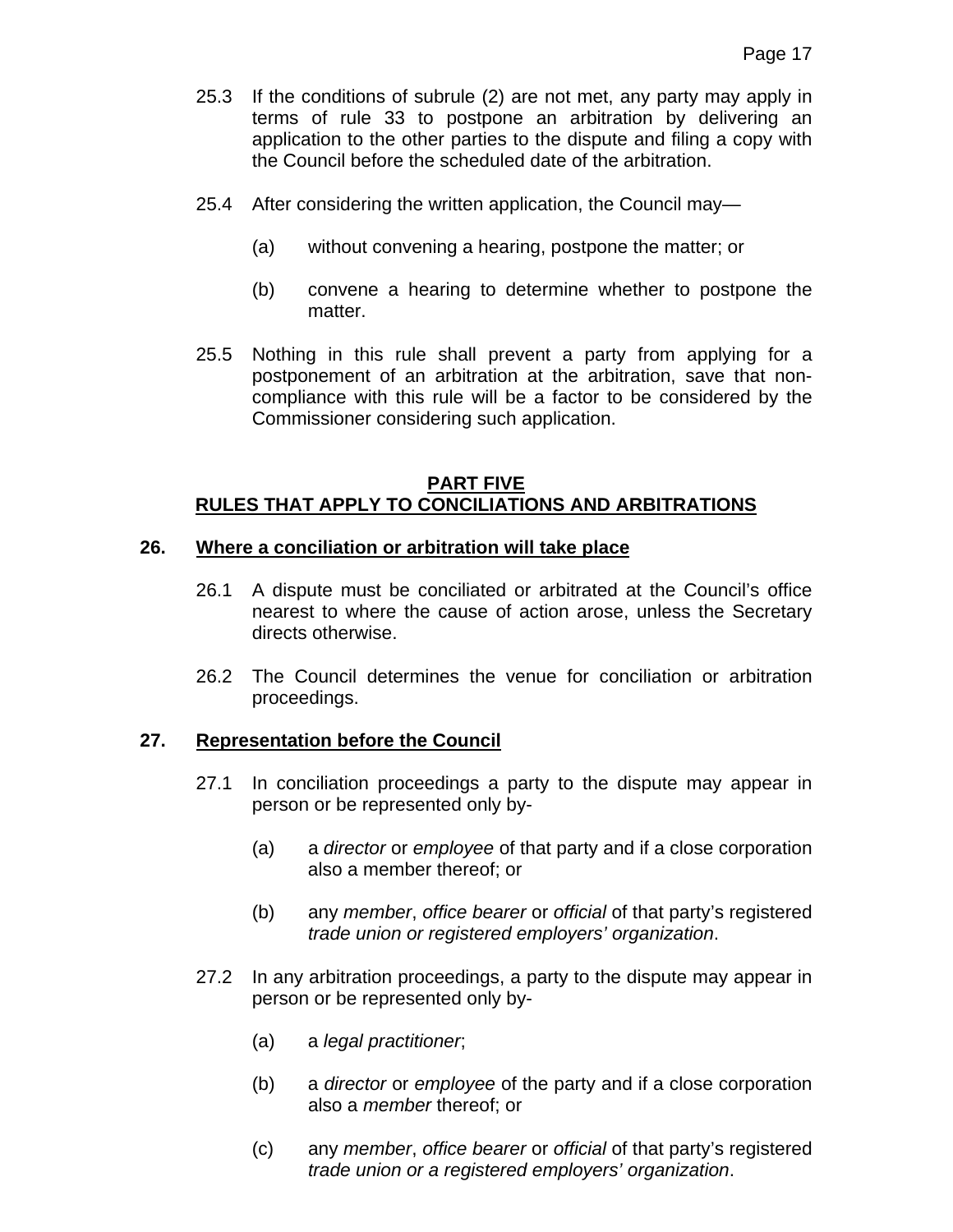- 27.3 If the dispute being arbitrated is about the fairness of a dismissal and a party has alleged that the reason for the dismissal relates to the employee's conduct or capacity, the parties, despite subrule (2), are not entitled to be represented by a *legal practitioner* in the proceedings unless –
	- 27.3.1 all the other parties consent; or
	- 27.3.2 the Commissioner concludes that it is unreasonable to expect a party to deal with the dispute, without legal representation, after considering -
		- (a) the nature of the questions of law raised by the dispute;
		- (b) the complexity of the dispute;
		- (c) the public interest; and
		- (d) the comparative ability of the opposing parties or their representatives to deal with the dispute.
- 27.4 If the party to the dispute objects to the representation of another party to the dispute or the Commissioner suspects that the representative party of a party does not qualify in terms of this rule, the commissioner must determine the issue.
- 27.5 The Commissioner may call upon the representative to establish why the representative should be permitted to appear in terms of this rule.
- 27.6 A representative must tender any documents requested by the Commissioner in terms of subrule (2), including constitutions, payslips, contracts of employment, documents and forms, recognition agreements and proof of membership of a trade union or employers' organization.

## **28. How to join or substitute parties to proceedings**

- 28.1 The Council or a Commissioner may join any number of persons as parties in proceedings if their right to relief depends on substantially the same question of law or fact.
- 28.2 A Commissioner may make an order joining any person as a party in the proceedings if the party to be joined has a substantial interest in the subject matter of the proceedings.
- 28.3 A Commissioner may make an order in terms of subrule (2)—
	- (a) of its own accord;
	- (b) on application by a party; or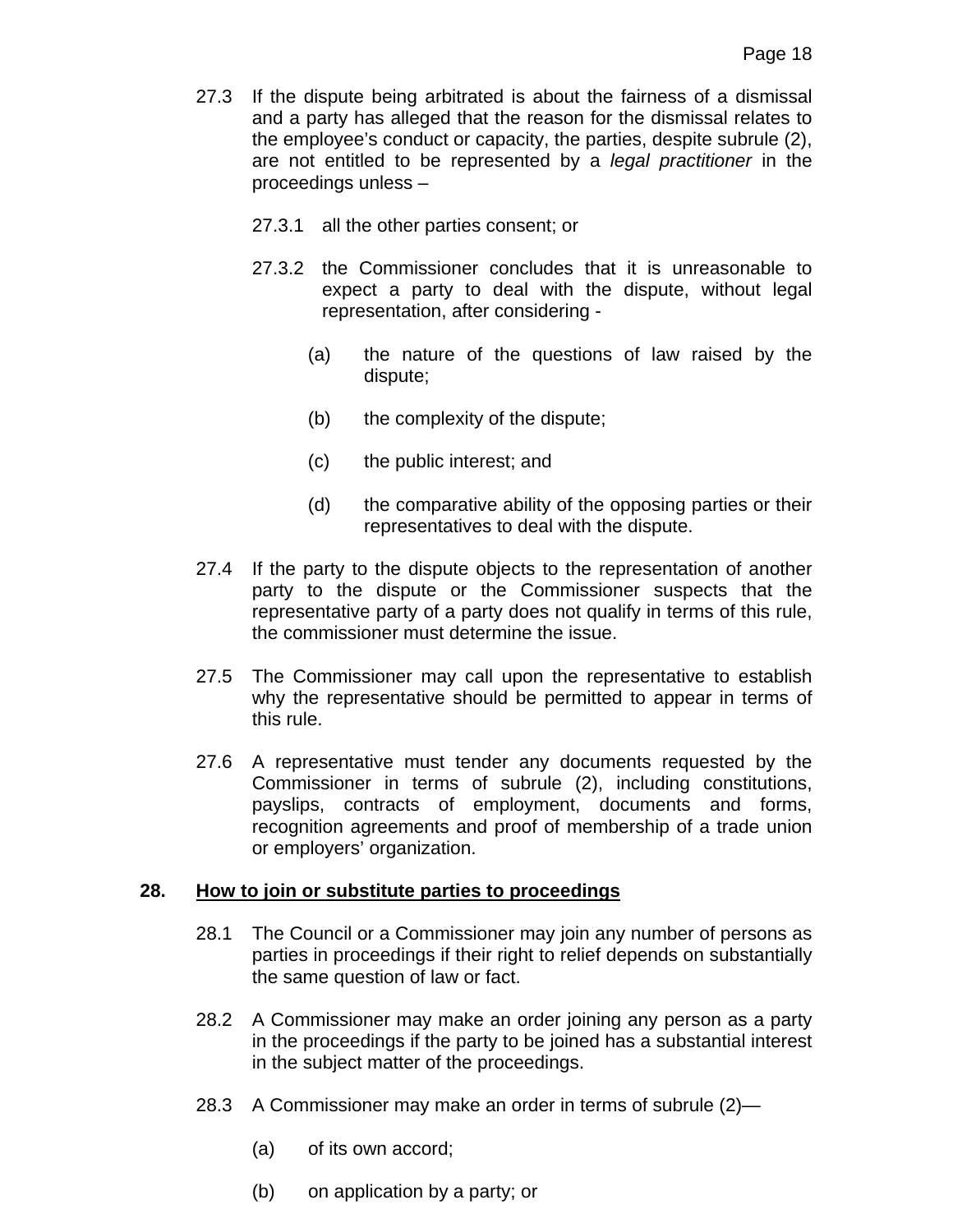- (c) If, a person entitled to join the proceedings, applies at any time during the proceedings to intervene as a party.
- 28.4 An application in terms of this rule must be made in terms of rule 33.
- 28.5 When making an order in terms of subrule (2), a Commissioner may—
	- (a) give appropriate directions as to the further procedure in the proceedings; and
	- (d) make an order of costs in accordance with these rules.
- 28.6 If in any proceedings it becomes necessary to substitute a person for an existing party, any party to the proceedings may apply to the Council for an order substituting that party for an existing party, and a Commissioner may make such order or give appropriate directions as to the further procedure in the proceedings.
- 28.7 An application to join any person as a party to proceedings or to be substituted for an existing party must be accompanied by copies of all documents previously delivered, unless the person concerned or that person's representative is already in possession of the documents.
- 28.8 Subject to any order made in terms of subrules (5) and (6), a joinder or substitution in terms of this rule does not affect any steps already taken in the proceedings.

### **29. How to correct the citation of a party**

If a party to any proceedings has been incorrectly or defectively cited, a Commissioner may, on application and on notice to the parties concerned, correct the error or defect.

### **30. When the Council may consolidate disputes**

The Council or a Commissioner, of its own accord or on application, may if appropriate and after notice to the parties consolidate more than one dispute so that the disputes may be dealt with in the same proceedings.

## **31. Disclosure of documents**

- 31.1 Either party may request a Commissioner to make an order as to the disclosure of relevant documents.
- 31.2 The parties may agree on the disclosure of documents.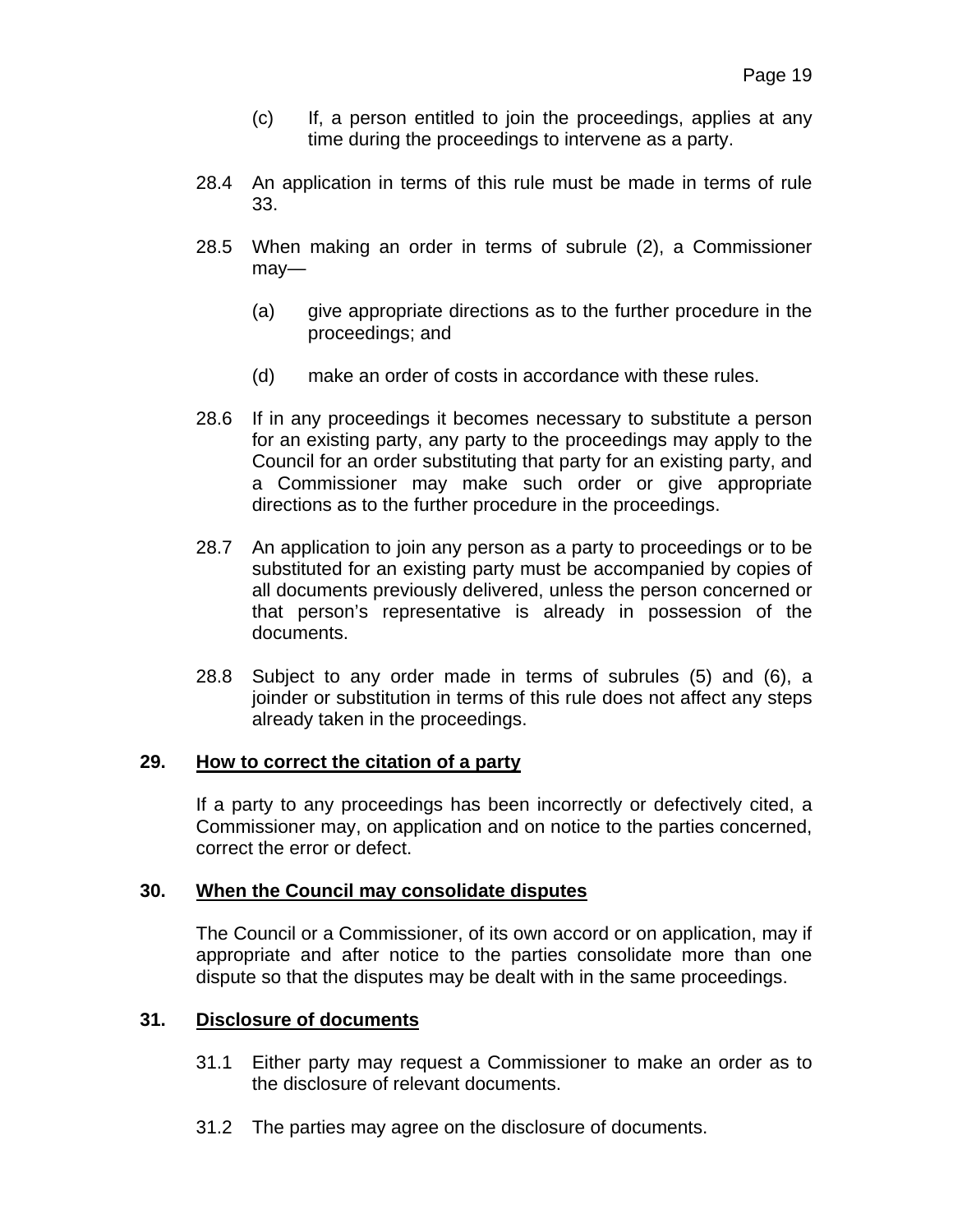# **32. What happens if a party fails to attend proceedings before the Council**

- 32.1 If a party to the dispute fails to attend or be represented at any proceedings before the Council, and that party—
	- (a) had referred the dispute to the Council, a Commissioner may-
		- (i) dismiss the matter by issuing a written ruling; or
		- (ii) adjourn the proceedings.
	- (b) had not referred the matter to the Council, the Commissioner may—
		- (i) continue with the proceedings in the absence of that party; or
		- (ii) adjourn the proceedings.
- 32.2 A Commissioner must be satisfied that the party had been properly notified of the date, time and venue of the proceedings, before making any decision in terms of subrule (1).
- 32.3 If a matter is dismissed, the Council must send a copy of the ruling to the parties.

## **PART SIX APPLICATIONS**

## **33. How to bring an application**

- 33.1 This rule applies to any—
	- (a) application for condonation, joinder, substitution, variation or rescission;
	- (b) application in a jurisdictional dispute;
	- (c) other preliminary or interlocutory application.
- 33.2 An application must be brought on notice to all persons who have an interest in the application.
- 33.3 The party bringing the application must sign the notice of application in accordance with rule 6 and must state—
	- (a) the title of the matter;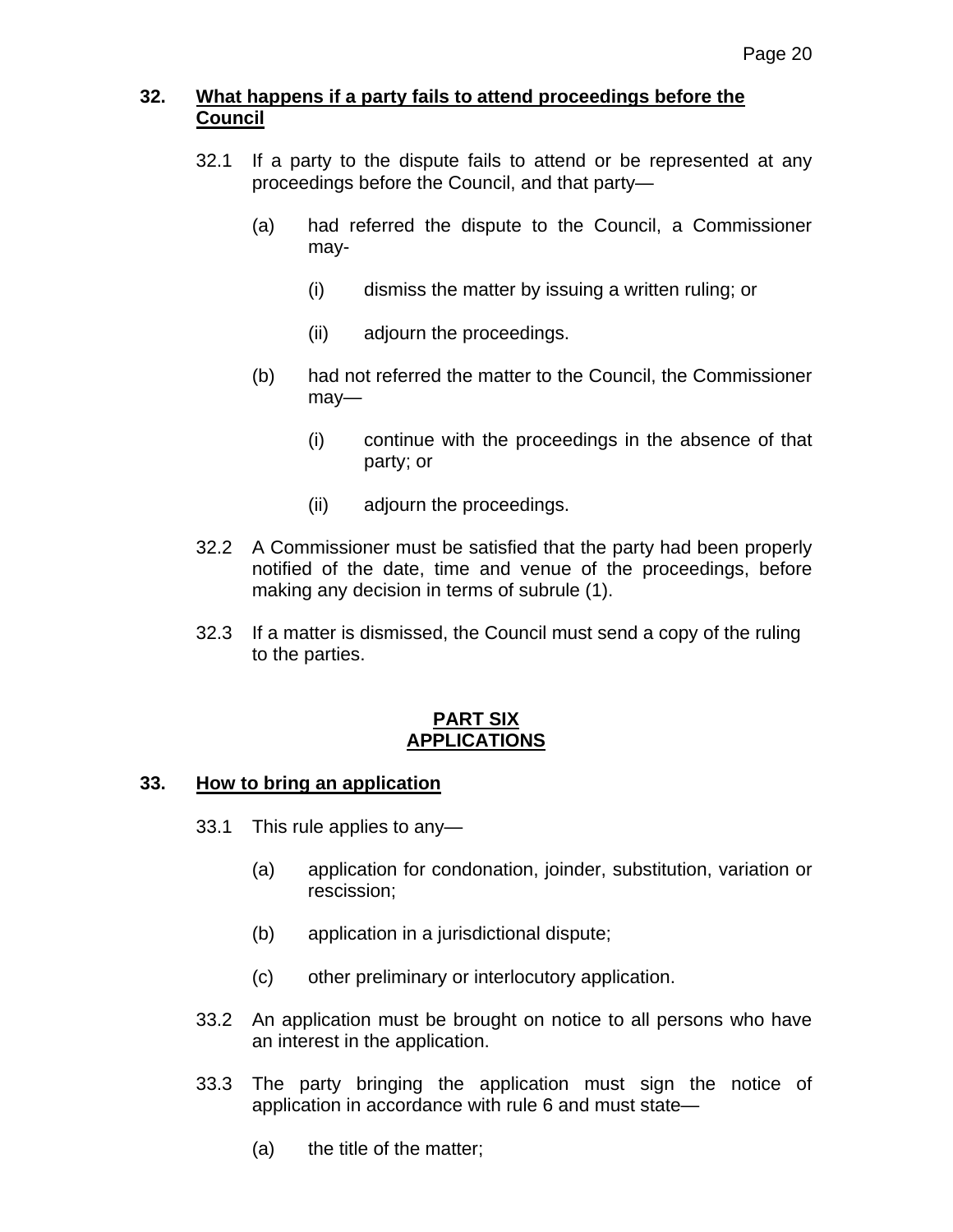- (b) the case number assigned to the matter by the Council;
- (c) the relief sought;
- (d) the address at which the party delivering the document will accept delivery of all documents and proceedings;
- (e) that any party that intends to oppose the matter must deliver a notice of opposition and answering affidavit within fourteen days after the application has been delivered to it;
- (f) that the application may be heard in the absence of a party that does not comply with subparagraph (e);
- (g) that a schedule is included listing the documents that are material and relevant to the application.
- 33.4 The application must be supported by an affidavit. The affidavit must clearly and concisely set out—
	- (a) the names, description and addresses of the parties;
	- (b) a statement of the material facts, in chronological order, on which the application is based, in sufficient detail to enable any person opposing the application to reply to the facts;
	- (c) a statement of legal issues that arise from the material facts, in sufficient detail to enable any party to reply to the document;
	- (d) if the application is filed outside the relevant time period, grounds for condonation in accordance with rule 9; and
	- (e) if the application is brought urgently, the circumstances why the matter is urgent and the reasons why it cannot be dealt with in accordance with the time frames prescribed in these rules.
- 33.5 (a) Any party opposing the application may deliver a notice of opposition and an answering affidavit within fourteen days from the day on which the application was served on that party.
	- (b) A notice of opposition and an answering affidavit must contain, with the changes required by the context, the information required by subrules (3) and (4) respectively.
- 33.6 (a) The party initiating the proceedings may deliver a replying affidavit within seven days from the day on which any notice of opposition and answering affidavit are served on it.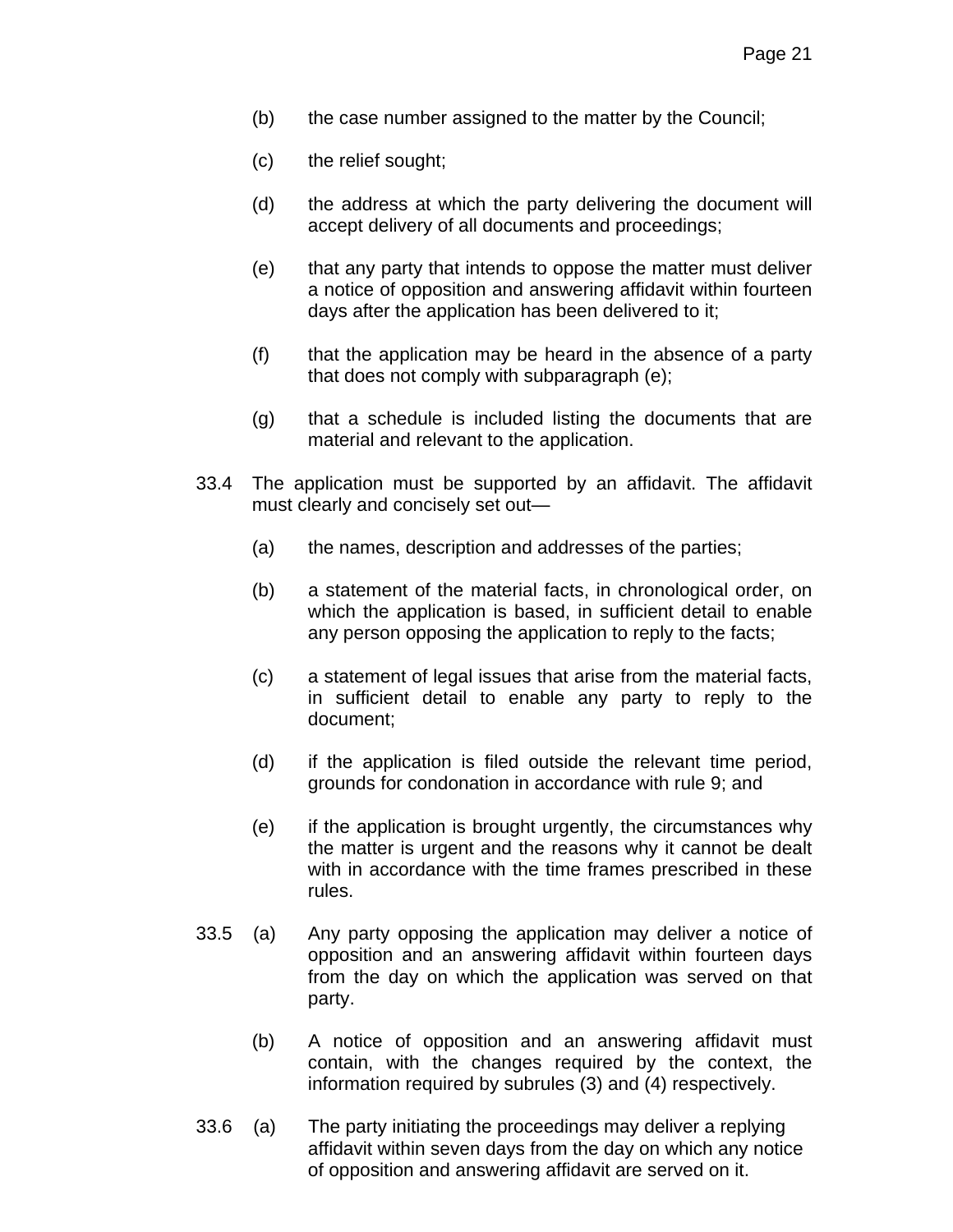- (b) The replying affidavit must address only issues raised in the answering affidavit and may not introduce new issues of fact or law.
- 33.7 A Commissioner may permit the affidavits referred to in this rule to be substituted by a written statement.
- 33.8 In an urgent application, the Council or a Commissioner—
	- (a) may dispense with the requirements of this rule; and
	- (b) may only grant an order against a party that has had reasonable notice of the application.
- 33.9 (a) The Council must allocate a date for the hearing of the application once a replying affidavit is delivered, or once the time limit for delivering a replying affidavit has lapsed, whichever occurs first.
	- (b) The Council must notify the parties of the date, time and place of the hearing of the application.
	- (c) Applications may be heard on a motion roll.
- 33.10 Despite this rule, the Commissioner may determine an application in any manner it deems fit and, in particular, may have applications determined on the papers as delivered with hearing and agreement.

### **34. How to apply to vary or rescind arbitration awards or rulings**

- 34.1 An application for the variation or rescission of an arbitration award or ruling must be made within fourteen days of the date on which the applicant became aware of—
	- (a) the arbitration award or ruling; or
	- (b) a mistake common to the parties to the proceedings.
- 34.2 A ruling made by a Commissioner which has the effect of a final order, will be regarded as a ruling for the purposes of this rule.

## **35. How to apply to refer a dismissal or unfair labour practice dispute to the Labour Court**

35.1 An application in terms of section 191 (6) of the Act to refer a matter to the Labour Court, must be made to the Director of the Commission for Conciliation, Mediation and Arbitration in terms of its rules.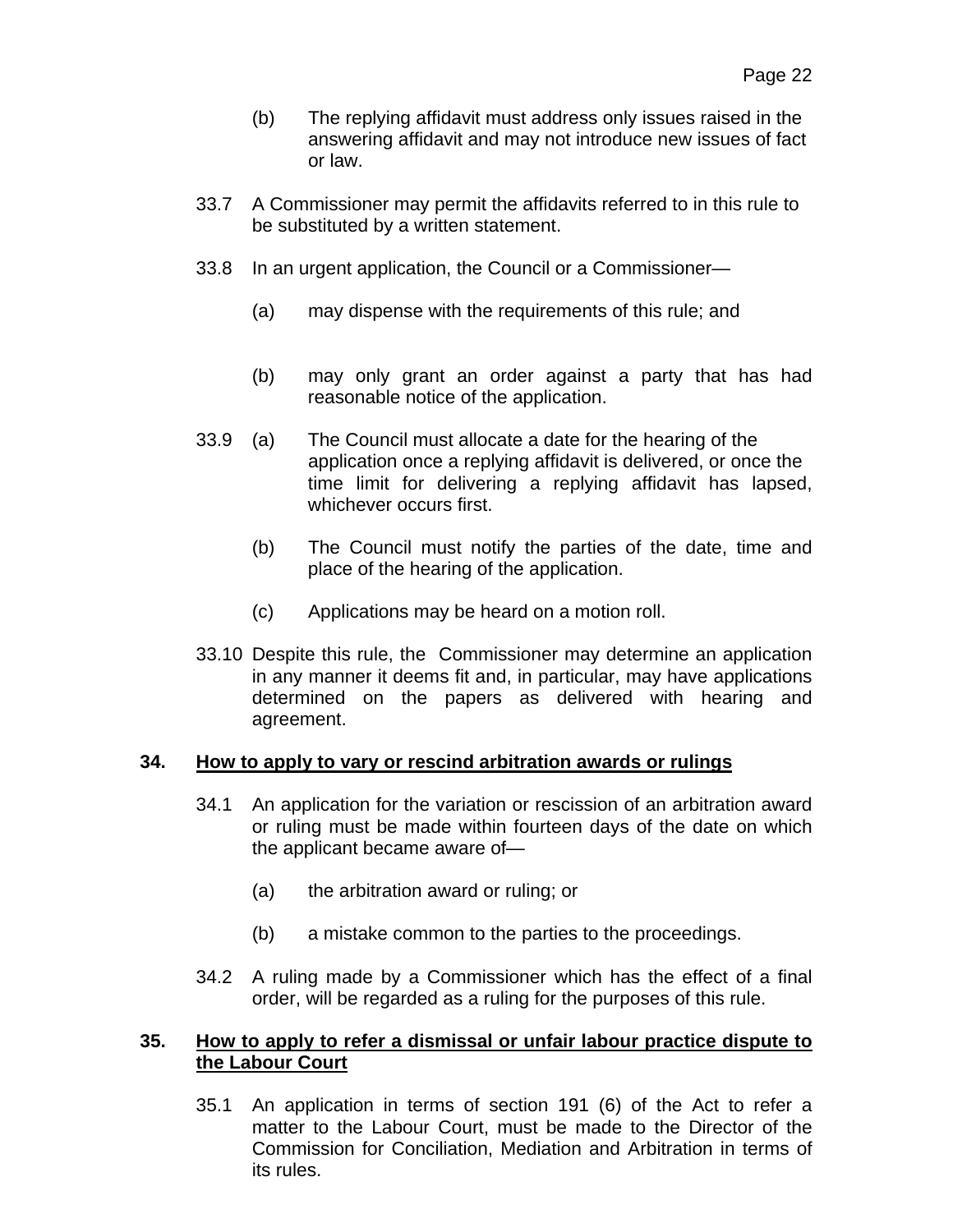### **PART SEVEN PRE-DISMISSAL ARBITRATION IN TERMS OF SECTION 188A**

## **36. How to request a pre-dismissal arbitration in terms of section 188A**

- 36.1 An employer requesting the Council to conduct a pre-dismissal arbitration, must do so by delivering a completed LRA Form 7.19 to the Council.
- 36.2 The employee must sign the LRA Form 7.19 unless the employee has consented in terms of section 188A (4) (b) to pre-dismissal arbitration in a contract of employment, in which case a copy of the contract must be attached to the form.
- 36.3 When filing the LRA Form 7.19, the employer must pay the prescribed fee to the Council. Payment of the fee may only be made by—
	- (a) bank guaranteed cheque; or
	- (b) electronic transfer into the bank account of the Council.
- 36.4 Within twenty-one days of receiving a request in terms of subrule (1) and payment of the prescribed fee, the Council must notify the parties to the pre-dismissal arbitration of when and where the predismissal arbitration will be held.
- 36.5 Unless the parties agree otherwise, the Council must give the parties at least fourteen days' notice of the commencement of the pre-dismissal arbitration.
- 36.6 The Council is only required to refund a fee paid in terms of subrule (3), if the Council is notified of the resolution of the matter prior to issuing a notice in terms of subrule (4).

## **PART EIGHT GENERAL**

### **37. Condonation for failure to comply with the rules**

The Commissioner may condone any failure to comply with the time frames in these rules, on good cause shown.

### **38. Recordings of Council proceedings**

- 38.1 The Council must keep a record of—
	- (a) any evidence given in an arbitration hearing;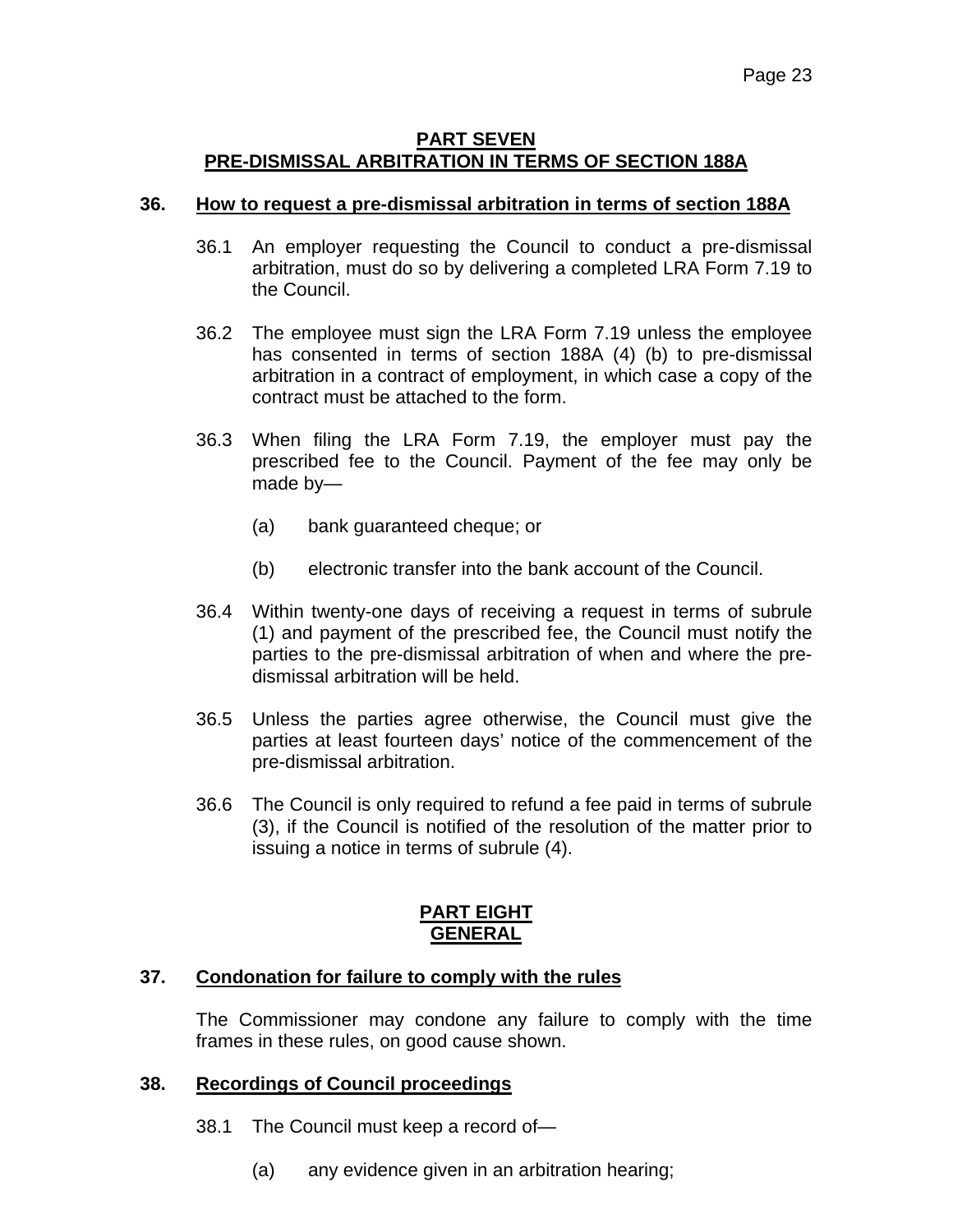- (b) any sworn testimony given in any proceedings before the Council; and
- (c) any arbitration award or ruling made by a Commissioner.
- 38.2 The record may be kept by legible hand-written notes or by means of an electronic recording.
- 38.3 A party may request a copy of the transcript of a record or a portion of a record kept in terms of subrule (2), on payment of the costs of the transcription.
- 38.4 After the person who makes the transcript of the record has certified that it is correct, the record must be returned to the Secretary.
- 38.5 The transcript of a record certified as correct in terms of subrule (4) is presumed to be correct, unless the Labour Court decides otherwise.

### **39. How to have a subpoena issued**

- 39.1 Any party who requires the Council or a Commissioner to subpoena a person in terms of section 142 (1) of the Act, must file a completed subpoena together with a written motivation setting out why the evidence of the person to be subpoenaed is necessary. (Annexure S1).
- 39.2 A party requesting the Council to waive the requirement for the party to pay witness fees in terms of section 142 (7) (c) of the Act must set out the reasons for the request in writing at the time of requesting the Council to issue a subpoena in respect of that witness.
- 39.3 An application in terms of subrule (1) must be filed with the Council at least fourteen days before the arbitration hearing, or as directed by the Commissioner hearing the arbitration.
- 39.4 The Council or a Commissioner may refuse to issue a subpoena if
	- (a) the party does not establish why the evidence of the person is necessary;
	- (b) the party subpoenaed does not have a reasonable period in which to comply with the subpoena;
	- (c) the Council or a Commissioner is not satisfied that the party has made arrangements to pay the witness fees and the reasonable travel costs of the person subpoenaed.
- 39.5 A subpoena must be served on the witness subpoenaed—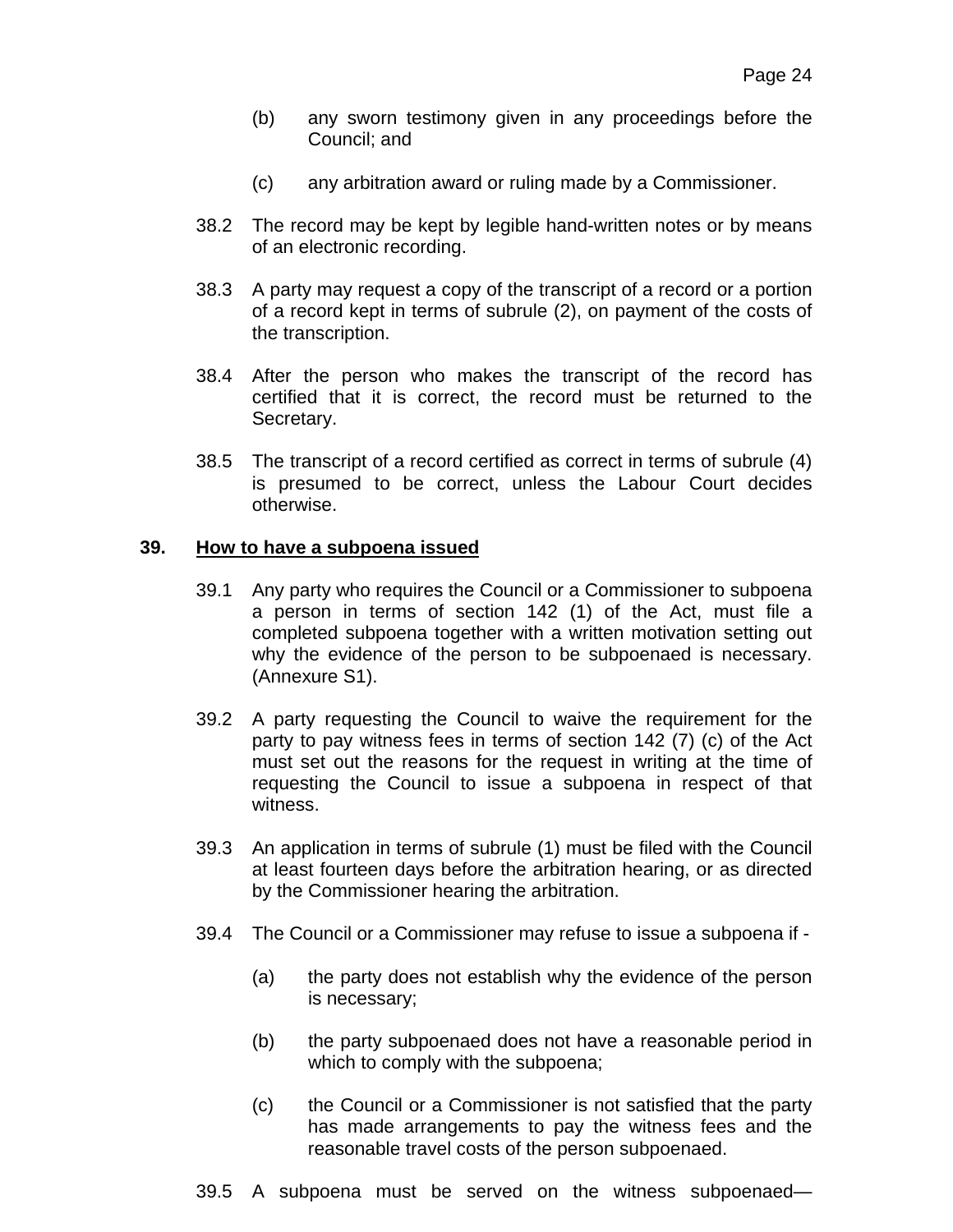- (a) by the person who has requested the issue of the subpoena or by the Sheriff, at least seven days before the scheduled date of the arbitration; and
- (b) if so directed by the Council, accompanied by payment of the prescribed witness fees for one day in accordance with the tariff of allowances published by notice in the Government Gazette in terms of section 142 (7) of the Act and the witnesses' reasonable travel costs.
- 39.6 Subrules (4) (c) and (5) (b) do not apply if the Council in terms of section 142 (7) (c) of the Act, has waived the requirement to pay witness fees.

## **40. Payment of witness fees**

- 40.1 A witness subpoenaed in any proceedings in the Council must be paid a witness fee in accordance with the tariff of allowances published by notice in the Government Gazette in terms of section 142 (7) of the Act.
- 40.2 The witness fee must be paid by—
	- (a) the party who requested the Council to issue the subpoena; or
	- (b) the Council, if the issue of the subpoena was not requested by a party or if the Council waives the requirement to pay witness fees in terms of section 142 (7) (c) of the Act.
- 40.3 Despite subrule (1), the Commissioner may, in appropriate circumstances, order that a witness receive no fee or only part of the prescribed fee.

## **41. Taxation of bills of cost**

41.1 The basis on which a Commissioner may make an order as to costs against any party or representative of any party in any arbitration, is regulated by section 138 (10) of the Act. If a Commissioner finds a dismissal or an unfair labour practice is procedurally unfair, that proceedings before the Council have been vexatiously or frivolously conducted or that the postponement of proceedings has been unreasonably caused by a party that failed to comply with Rule 31, the Commissioner may order the employer or the party that caused such proceedings or postponement as the case may be to pay an arbitration fee to the Council in an amount not exceeding R1 500,00.